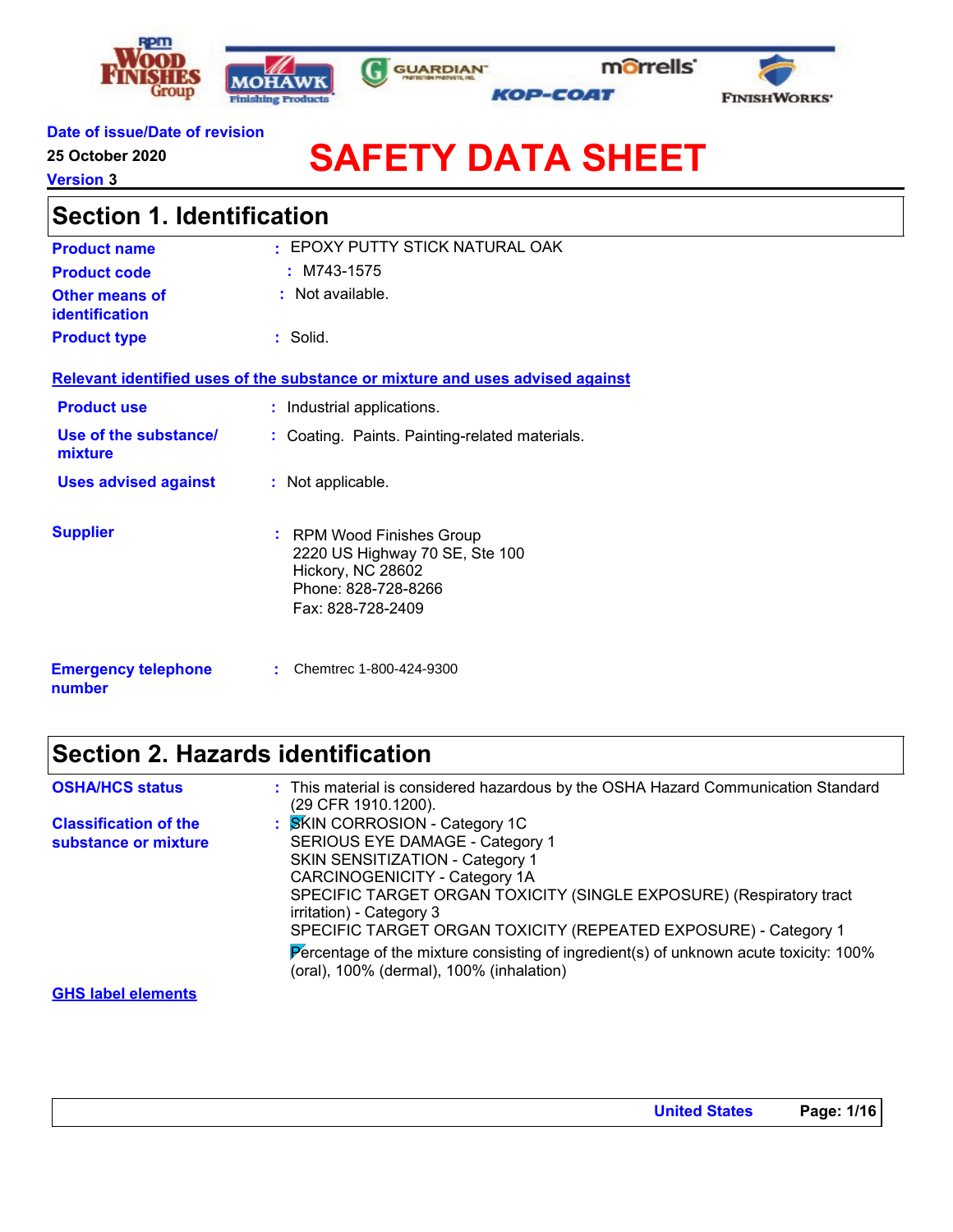**Product name EPOXY PUTTY STICK NATURAL OAK**

## **Section 2. Hazards identification**

| <b>Hazard pictograms</b>                   | ŧ.                                                                                                                                                                                                                                                                                                                                                                                                                                                                                                                                                                                                                                                                                                                                                                                 |
|--------------------------------------------|------------------------------------------------------------------------------------------------------------------------------------------------------------------------------------------------------------------------------------------------------------------------------------------------------------------------------------------------------------------------------------------------------------------------------------------------------------------------------------------------------------------------------------------------------------------------------------------------------------------------------------------------------------------------------------------------------------------------------------------------------------------------------------|
| <b>Signal word</b>                         | : Danger                                                                                                                                                                                                                                                                                                                                                                                                                                                                                                                                                                                                                                                                                                                                                                           |
| <b>Hazard statements</b>                   | $\mathcal{C}$ Zauses severe skin burns and eye damage.<br>May cause an allergic skin reaction.<br>May cause respiratory irritation.<br>May cause cancer.<br>Causes damage to organs through prolonged or repeated exposure.                                                                                                                                                                                                                                                                                                                                                                                                                                                                                                                                                        |
| <b>Precautionary statements</b>            |                                                                                                                                                                                                                                                                                                                                                                                                                                                                                                                                                                                                                                                                                                                                                                                    |
| <b>Prevention</b>                          | : Øbtain special instructions before use. Do not handle until all safety precautions have<br>been read and understood. Wear protective gloves, protective clothing and eye or face<br>protection. Use only outdoors or in a well-ventilated area. Do not breathe dust. Do not<br>eat, drink or smoke when using this product. Wash thoroughly after handling.<br>Contaminated work clothing must not be allowed out of the workplace.                                                                                                                                                                                                                                                                                                                                              |
| <b>Response</b>                            | : F exposed or concerned: Get medical advice or attention. IF INHALED: Remove<br>person to fresh air and keep comfortable for breathing. Immediately call a POISON<br>CENTER or doctor. IF SWALLOWED: Immediately call a POISON CENTER or doctor.<br>Rinse mouth. Do NOT induce vomiting. IF ON SKIN (or hair): Take off immediately all<br>contaminated clothing. Rinse skin with water. Immediately call a POISON CENTER or<br>doctor. Wash contaminated clothing before reuse. IF ON SKIN: Wash with plenty of<br>water. If skin irritation or rash occurs: Get medical advice or attention. IF IN EYES:<br>Rinse cautiously with water for several minutes. Remove contact lenses, if present and<br>easy to do. Continue rinsing. Immediately call a POISON CENTER or doctor. |
| <b>Storage</b>                             | : Store locked up. Store in a well-ventilated place. Keep container tightly closed.                                                                                                                                                                                                                                                                                                                                                                                                                                                                                                                                                                                                                                                                                                |
| <b>Disposal</b>                            | Dispose of contents and container in accordance with all local, regional, national and<br>international regulations.                                                                                                                                                                                                                                                                                                                                                                                                                                                                                                                                                                                                                                                               |
| <b>Supplemental label</b><br>elements      | : Sanding and grinding dusts may be harmful if inhaled. This product contains crystalline<br>silica which can cause lung cancer or silicosis. The risk of cancer depends on the<br>duration and level of exposure to dust from sanding surfaces or mist from spray<br>applications. Emits toxic fumes when heated.                                                                                                                                                                                                                                                                                                                                                                                                                                                                 |
| <b>Hazards not otherwise</b><br>classified | : None known.                                                                                                                                                                                                                                                                                                                                                                                                                                                                                                                                                                                                                                                                                                                                                                      |

### **Section 3. Composition/information on ingredients**

| <b>Substance/mixture</b> | : Mixture                       |
|--------------------------|---------------------------------|
| <b>Product name</b>      | : EPOXY PUTTY STICK NATURAL OAK |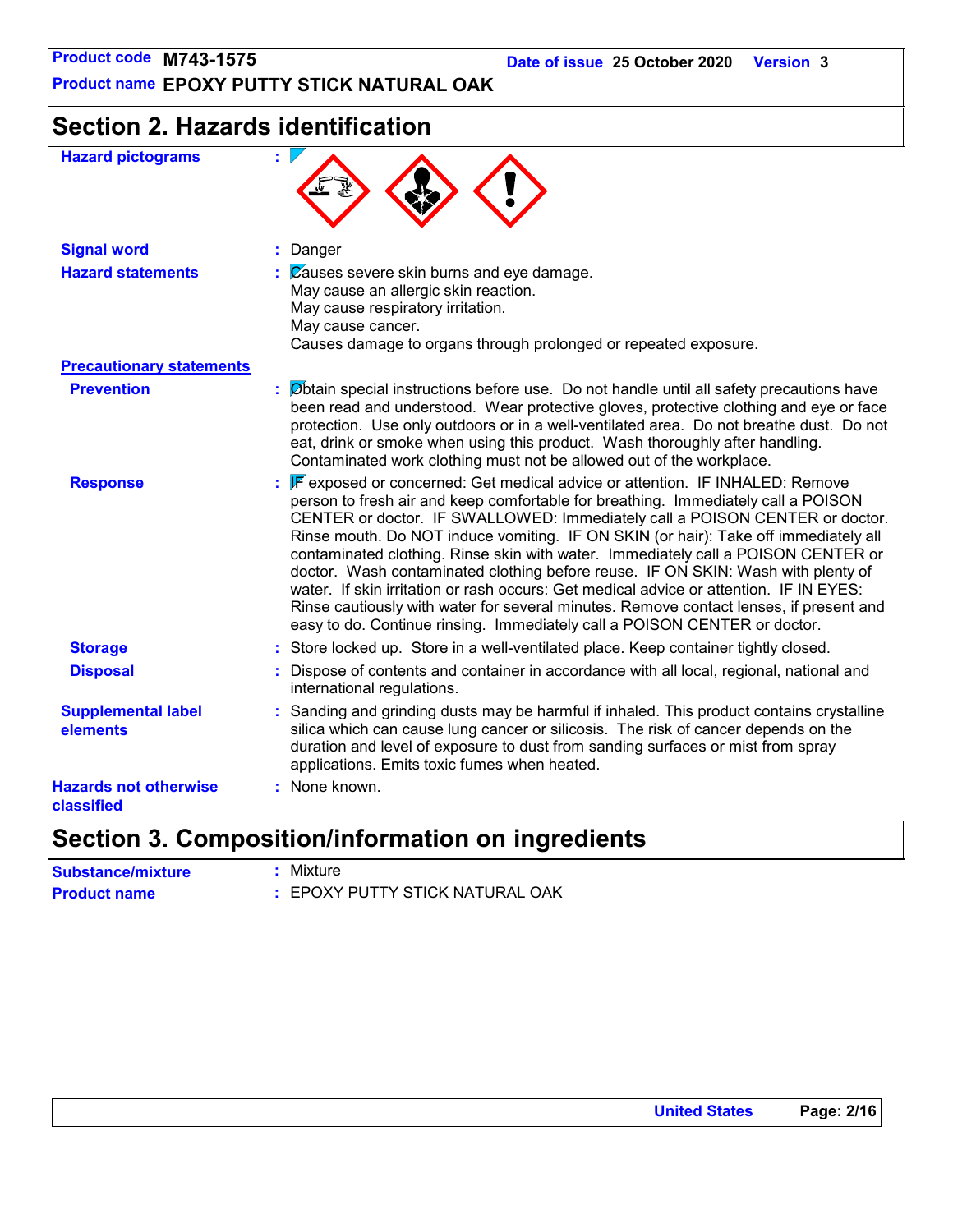### **Section 3. Composition/information on ingredients**

| <b>Ingredient name</b>                                                   | $\frac{9}{6}$    | <b>CAS number</b> |
|--------------------------------------------------------------------------|------------------|-------------------|
| <b>Talc</b> , not containing asbestiform fibres                          | 290              | 14807-96-6        |
| glass, oxide, chemicals                                                  | 275 - ≤90        | 65997-17-3        |
| bis-[4-(2,3-epoxipropoxi)phenyl]propane                                  | l≥75 - ≤90       | 1675-54-3         |
| Poly[oxy(methyl-1,2-ethanediyl)], α-hydro-ω-hydroxy-, ether with         | l≥50 - ≤75       | 72244-98-5        |
| 2,2-bis(hydroxymethyl)-1,3-propanediol (4:1), 2-hydroxy-3-mercaptopropyl |                  |                   |
| ether                                                                    |                  |                   |
| Epoxy resin (MW $\leq$ 700)                                              | l≥10 - ≤20       | 25068-38-6        |
| 2,4,6-tris(dimethylaminomethyl)phenol                                    | $≥10 - ≤15$      | $90 - 72 - 2$     |
| l titanium dioxide                                                       | $\geq 1.0 - 5.0$ | 13463-67-7        |
| bis[(dimethylamino)methyl]phenol                                         | $\geq 1.0 - 5.0$ | 71074-89-0        |
| crystalline silica, respirable powder (<10 microns)                      | ≥1.0 - ≤5.0      | 14808-60-7        |

SUB codes represent substances without registered CAS Numbers.

Any concentration shown as a range is to protect confidentiality or is due to batch variation.

**There are no additional ingredients present which, within the current knowledge of the supplier and in the concentrations applicable, are classified as hazardous to health or the environment and hence require reporting in this section.**

**Occupational exposure limits, if available, are listed in Section 8.**

### **Section 4. First aid measures**

If ingestion, irritation, any type of overexposure or symptoms of overexposure occur during or persists after use of this product, contact a POISON CONTROL CENTER, EMERGENCY ROOM OR PHYSICIAN immediately; have Safety Data Sheet information available. Never give anything by mouth to an unconscious or convulsing person.

#### **Description of necessary first aid measures**

| <b>Eye contact</b>  | : Check for and remove any contact lenses. Immediately flush eyes with running water for<br>at least 15 minutes, keeping eyelids open. Seek immediate medical attention.                               |
|---------------------|--------------------------------------------------------------------------------------------------------------------------------------------------------------------------------------------------------|
| <b>Inhalation</b>   | : Remove to fresh air. Keep person warm and at rest. If not breathing, if breathing is<br>irregular or if respiratory arrest occurs, provide artificial respiration or oxygen by trained<br>personnel. |
| <b>Skin contact</b> | : Remove contaminated clothing and shoes. Wash skin thoroughly with soap and water<br>or use recognized skin cleanser. Do NOT use solvents or thinners.                                                |
| <b>Ingestion</b>    | : If swallowed, seek medical advice immediately and show this container or label. Keep<br>person warm and at rest. Do NOT induce vomiting.                                                             |

#### **Most important symptoms/effects, acute and delayed**

| <b>Potential acute health effects</b> |                                                                              |
|---------------------------------------|------------------------------------------------------------------------------|
| <b>Eye contact</b>                    | $\therefore$ $\emptyset$ auses serious eye damage.                           |
| <b>Inhalation</b>                     | : May cause respiratory irritation.                                          |
| <b>Skin contact</b>                   | : Causes severe burns. May cause an allergic skin reaction.                  |
| <b>Ingestion</b>                      | : No known significant effects or critical hazards.                          |
| Over-exposure signs/symptoms          |                                                                              |
| <b>Eye contact</b>                    | : Adverse symptoms may include the following:<br>pain<br>watering<br>redness |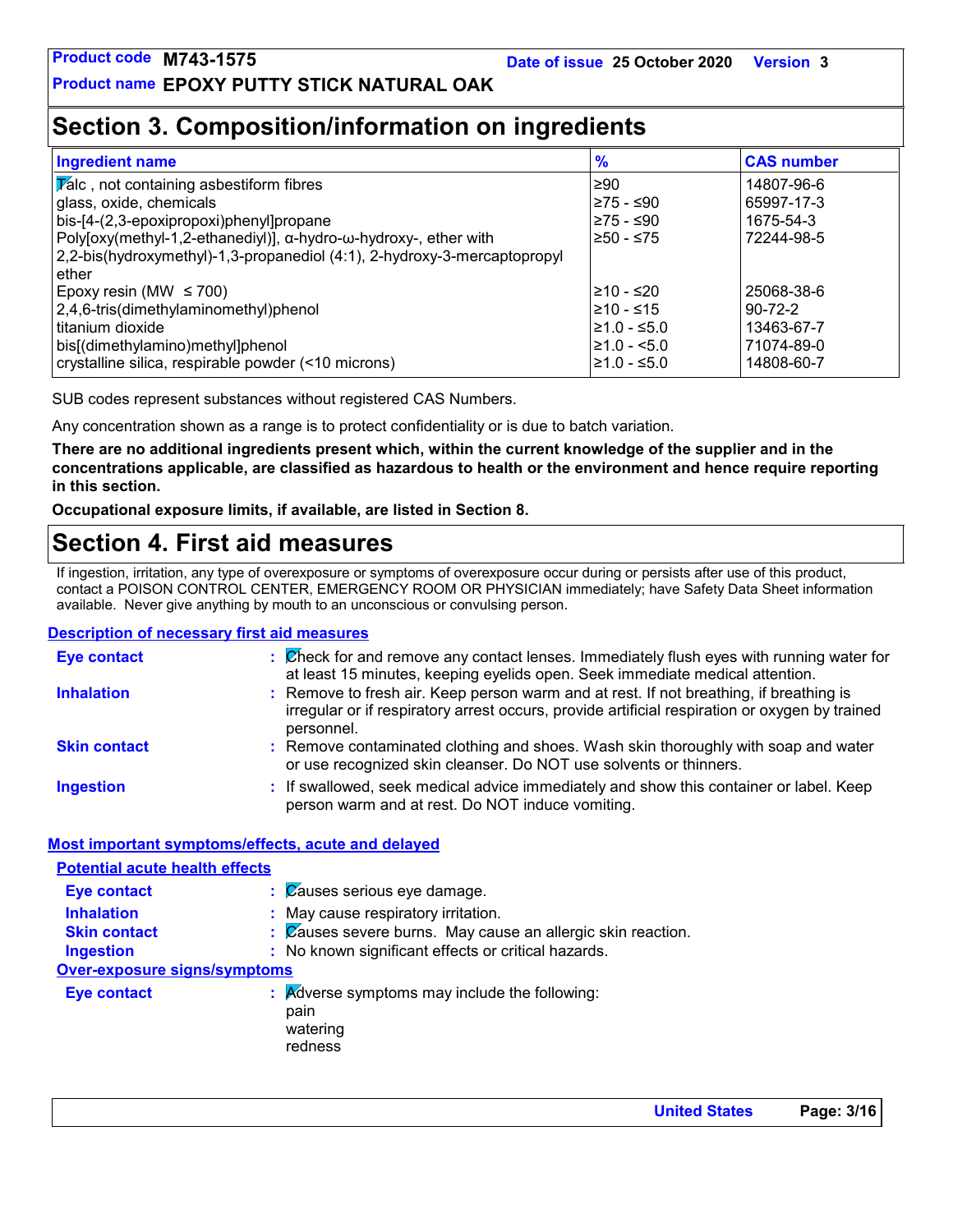**Date of issue 25 October 2020 Version 3**

**Product name EPOXY PUTTY STICK NATURAL OAK**

### **Section 4. First aid measures**

| <b>Inhalation</b>                 | : Adverse symptoms may include the following:<br>respiratory tract irritation<br>coughing                                                                                                                                                                                                                                                                                                                       |
|-----------------------------------|-----------------------------------------------------------------------------------------------------------------------------------------------------------------------------------------------------------------------------------------------------------------------------------------------------------------------------------------------------------------------------------------------------------------|
| <b>Skin contact</b>               | $\therefore$ Adverse symptoms may include the following:<br>pain or irritation<br>redness                                                                                                                                                                                                                                                                                                                       |
| <b>Ingestion</b>                  | blistering may occur<br>: Adverse symptoms may include the following:<br>stomach pains                                                                                                                                                                                                                                                                                                                          |
|                                   | Indication of immediate medical attention and special treatment needed, if necessary                                                                                                                                                                                                                                                                                                                            |
| <b>Notes to physician</b>         | : In case of inhalation of decomposition products in a fire, symptoms may be delayed.<br>The exposed person may need to be kept under medical surveillance for 48 hours.                                                                                                                                                                                                                                        |
| <b>Specific treatments</b>        | : No specific treatment.                                                                                                                                                                                                                                                                                                                                                                                        |
| <b>Protection of first-aiders</b> | : No action shall be taken involving any personal risk or without suitable training. If it is<br>suspected that fumes are still present, the rescuer should wear an appropriate mask or<br>self-contained breathing apparatus. It may be dangerous to the person providing aid to<br>give mouth-to-mouth resuscitation. Wash contaminated clothing thoroughly with water<br>before removing it, or wear gloves. |

**See toxicological information (Section 11)**

### **Section 5. Fire-fighting measures**

| <b>Extinguishing media</b>                               |                                                                                                                                                                                                     |
|----------------------------------------------------------|-----------------------------------------------------------------------------------------------------------------------------------------------------------------------------------------------------|
| <b>Suitable extinguishing</b><br>media                   | : Use an extinguishing agent suitable for the surrounding fire.                                                                                                                                     |
| <b>Unsuitable extinguishing</b><br>media                 | : None known.                                                                                                                                                                                       |
| <b>Specific hazards arising</b><br>from the chemical     | : No specific fire or explosion hazard.                                                                                                                                                             |
| <b>Hazardous thermal</b><br>decomposition products       | Decomposition products may include the following materials:<br>carbon oxides<br>nitrogen oxides<br>sulfur oxides<br>halogenated compounds<br>metal oxide/oxides                                     |
| <b>Special protective actions</b><br>for fire-fighters   | : Promptly isolate the scene by removing all persons from the vicinity of the incident if<br>there is a fire. No action shall be taken involving any personal risk or without suitable<br>training. |
| <b>Special protective</b><br>equipment for fire-fighters | : Fire-fighters should wear appropriate protective equipment and self-contained breathing<br>apparatus (SCBA) with a full face-piece operated in positive pressure mode.                            |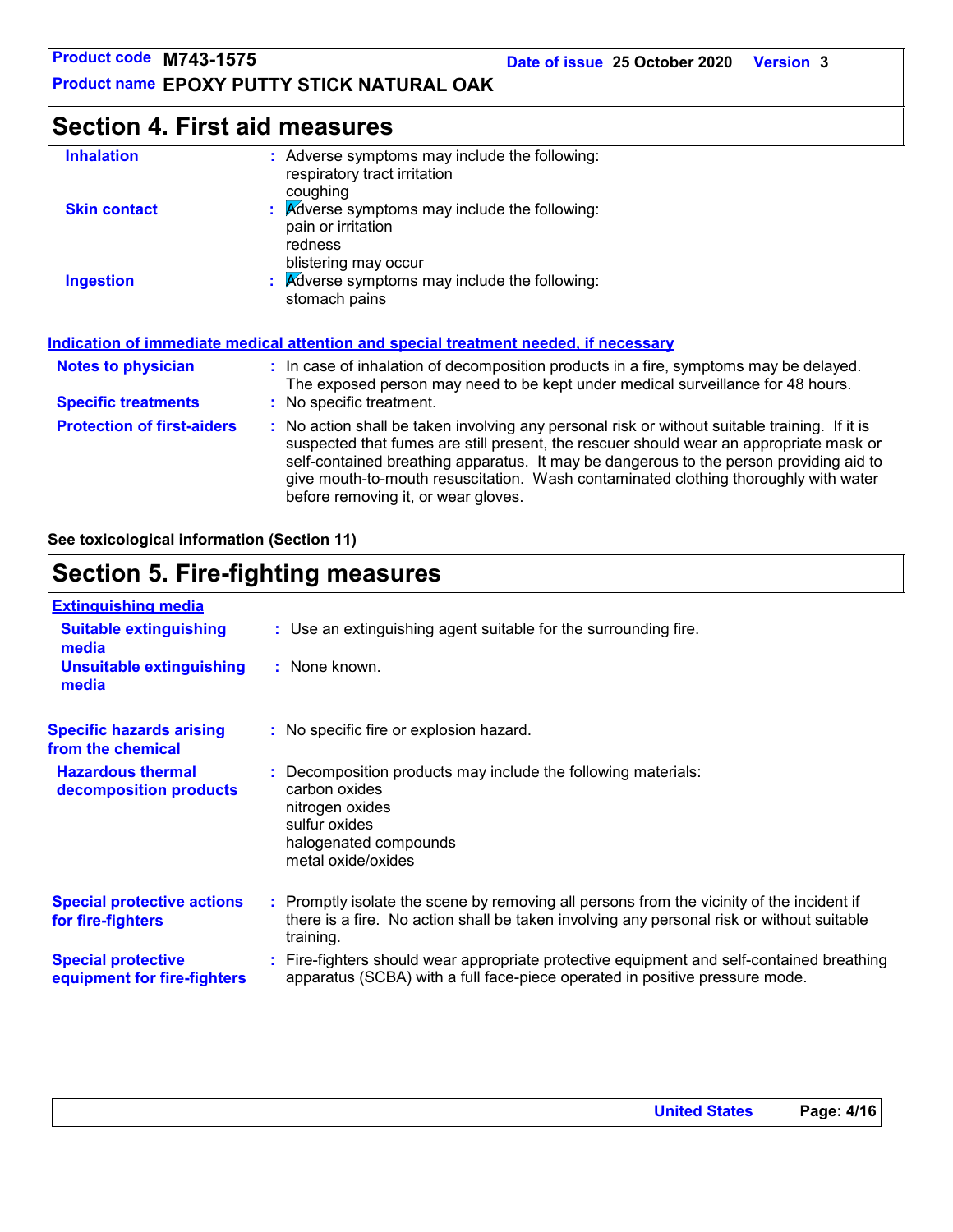### **Section 6. Accidental release measures**

| <b>Personal precautions, protective equipment and emergency procedures</b> |
|----------------------------------------------------------------------------|
|----------------------------------------------------------------------------|

| For non-emergency<br>personnel                               | : No action shall be taken involving any personal risk or without suitable training.<br>Evacuate surrounding areas. Keep unnecessary and unprotected personnel from<br>entering. Do not touch or walk through spilled material. Provide adequate ventilation.<br>Wear appropriate respirator when ventilation is inadequate. Put on appropriate<br>personal protective equipment.                                                               |
|--------------------------------------------------------------|-------------------------------------------------------------------------------------------------------------------------------------------------------------------------------------------------------------------------------------------------------------------------------------------------------------------------------------------------------------------------------------------------------------------------------------------------|
| For emergency responders                                     | : If specialized clothing is required to deal with the spillage, take note of any information in<br>Section 8 on suitable and unsuitable materials. See also the information in "For non-<br>emergency personnel".                                                                                                                                                                                                                              |
| <b>Environmental precautions</b>                             | : Avoid dispersal of spilled material and runoff and contact with soil, waterways, drains<br>and sewers. Inform the relevant authorities if the product has caused environmental<br>pollution (sewers, waterways, soil or air).                                                                                                                                                                                                                 |
| <b>Methods and materials for containment and cleaning up</b> |                                                                                                                                                                                                                                                                                                                                                                                                                                                 |
| <b>Small spill</b>                                           | : Move containers from spill area. Avoid dust generation. Do not dry sweep. Vacuum<br>dust with equipment fitted with a HEPA filter and place in a closed, labeled waste<br>container. Place spilled material in a designated, labeled waste container. Dispose of<br>via a licensed waste disposal contractor.                                                                                                                                 |
| <b>Large spill</b>                                           | : Move containers from spill area. Approach release from upwind. Prevent entry into<br>sewers, water courses, basements or confined areas. Avoid dust generation. Do not<br>dry sweep. Vacuum dust with equipment fitted with a HEPA filter and place in a closed,<br>labeled waste container. Dispose of via a licensed waste disposal contractor. Note:<br>see Section 1 for emergency contact information and Section 13 for waste disposal. |

### **Section 7. Handling and storage**

#### **Precautions for safe handling**

| <b>Protective measures</b>                       | : Put on appropriate personal protective equipment (see Section 8). Persons with a<br>history of skin sensitization problems should not be employed in any process in which<br>this product is used. Avoid exposure - obtain special instructions before use. Do not<br>handle until all safety precautions have been read and understood. Do not get in eyes<br>or on skin or clothing. Do not ingest. Use only with adequate ventilation. Wear<br>appropriate respirator when ventilation is inadequate. Keep in the original container or<br>an approved alternative made from a compatible material, kept tightly closed when not<br>in use. Empty containers retain product residue and can be hazardous. Do not reuse<br>container. |
|--------------------------------------------------|-------------------------------------------------------------------------------------------------------------------------------------------------------------------------------------------------------------------------------------------------------------------------------------------------------------------------------------------------------------------------------------------------------------------------------------------------------------------------------------------------------------------------------------------------------------------------------------------------------------------------------------------------------------------------------------------------------------------------------------------|
| <b>Special precautions</b>                       | : If this material is part of a multiple component system, read the Safety Data Sheet(s) for<br>the other component or components before blending as the resulting mixture may have<br>the hazards of all of its parts.                                                                                                                                                                                                                                                                                                                                                                                                                                                                                                                   |
| <b>Advice on general</b><br>occupational hygiene | : Eating, drinking and smoking should be prohibited in areas where this material is<br>handled, stored and processed. Workers should wash hands and face before eating,<br>drinking and smoking. Remove contaminated clothing and protective equipment before<br>entering eating areas. See also Section 8 for additional information on hygiene<br>measures.                                                                                                                                                                                                                                                                                                                                                                             |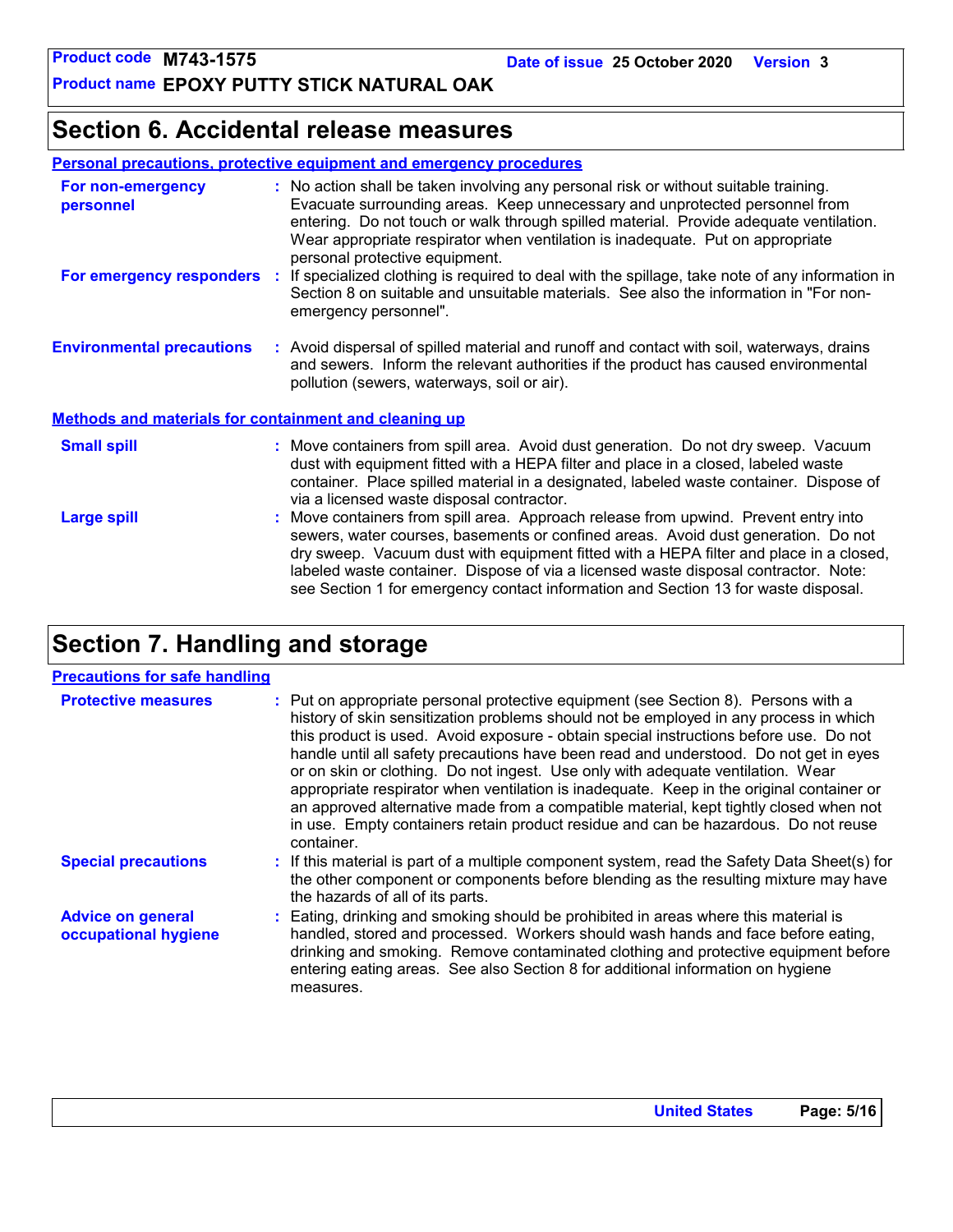### **Section 7. Handling and storage**

| Do not store below the following temperature: $5^{\circ}$ C (41 $^{\circ}$ F). Store in accordance with                     |  |  |  |  |  |  |
|-----------------------------------------------------------------------------------------------------------------------------|--|--|--|--|--|--|
| local regulations. Store in original container protected from direct sunlight in a dry, cool                                |  |  |  |  |  |  |
| and well-ventilated area, away from incompatible materials (see Section 10) and food                                        |  |  |  |  |  |  |
| and drink. Store locked up. Keep container tightly closed and sealed until ready for use.                                   |  |  |  |  |  |  |
| Containers that have been opened must be carefully resealed and kept upright to                                             |  |  |  |  |  |  |
| prevent leakage. Do not store in unlabeled containers. Use appropriate containment to<br>avoid environmental contamination. |  |  |  |  |  |  |
|                                                                                                                             |  |  |  |  |  |  |

### **Section 8. Exposure controls/personal protection**

#### **Control parameters**

**Occupational exposure limits**

| <b>Exposure limits</b>                                                                           |
|--------------------------------------------------------------------------------------------------|
| ACGIH TLV (United States, 3/2019).                                                               |
| TWA: 2 mg/m <sup>3</sup> 8 hours. Form: Respirable                                               |
| OSHA PEL Z3 (United States).                                                                     |
| TWA: $2 \text{ mg/m}^3$                                                                          |
| <b>OSHA PEL (United States).</b>                                                                 |
| TWA: $15 \text{ mg/m}^3$                                                                         |
| TWA: 5 mg/m <sup>3</sup> Form: Respirable                                                        |
| TWA: 15 mg/m <sup>3</sup> Form: Total dust                                                       |
| <b>ACGIH TLV (United States).</b>                                                                |
| TWA: 1 f/cc Form: Continuous filament glass                                                      |
| fibers                                                                                           |
| TWA: 5 mg/m <sup>3</sup> , (Inhalable) Form:                                                     |
| Continuous filament glass fibers                                                                 |
| TWA: 3 mg/m <sup>3</sup> Form: Respirable                                                        |
| TWA: 10 mg/m <sup>3</sup> Form: Total dust                                                       |
| ACGIH TLV (United States, 3/2019).                                                               |
| TWA: 5 mg/m <sup>3</sup> 8 hours. Form: Inhalable                                                |
| fraction                                                                                         |
|                                                                                                  |
| TWA: 1 f/cc 8 hours. Form: Respirable fibers:<br>length greater than 5 uM; aspect ratio equal to |
| or greater than 3:1 as determined by the                                                         |
| membrane filter method at 400-450X                                                               |
|                                                                                                  |
| magnification (4-mm objective) phase contrast<br>illumination.                                   |
|                                                                                                  |
| None.                                                                                            |
| None.                                                                                            |
|                                                                                                  |
|                                                                                                  |
| None.                                                                                            |
| None.                                                                                            |
| OSHA PEL (United States, 5/2018).                                                                |
| TWA: 15 mg/m <sup>3</sup> 8 hours. Form: Total dust                                              |
| ACGIH TLV (United States, 3/2019).                                                               |
| TWA: 10 mg/m <sup>3</sup> 8 hours.                                                               |
| None.                                                                                            |
| ACGIH TLV (United States, 3/2019).                                                               |
| TWA: 0.025 mg/m <sup>3</sup> 8 hours. Form:                                                      |
|                                                                                                  |
| Respirable<br>OSHA PEL Z3 (United States, 6/2016).                                               |
|                                                                                                  |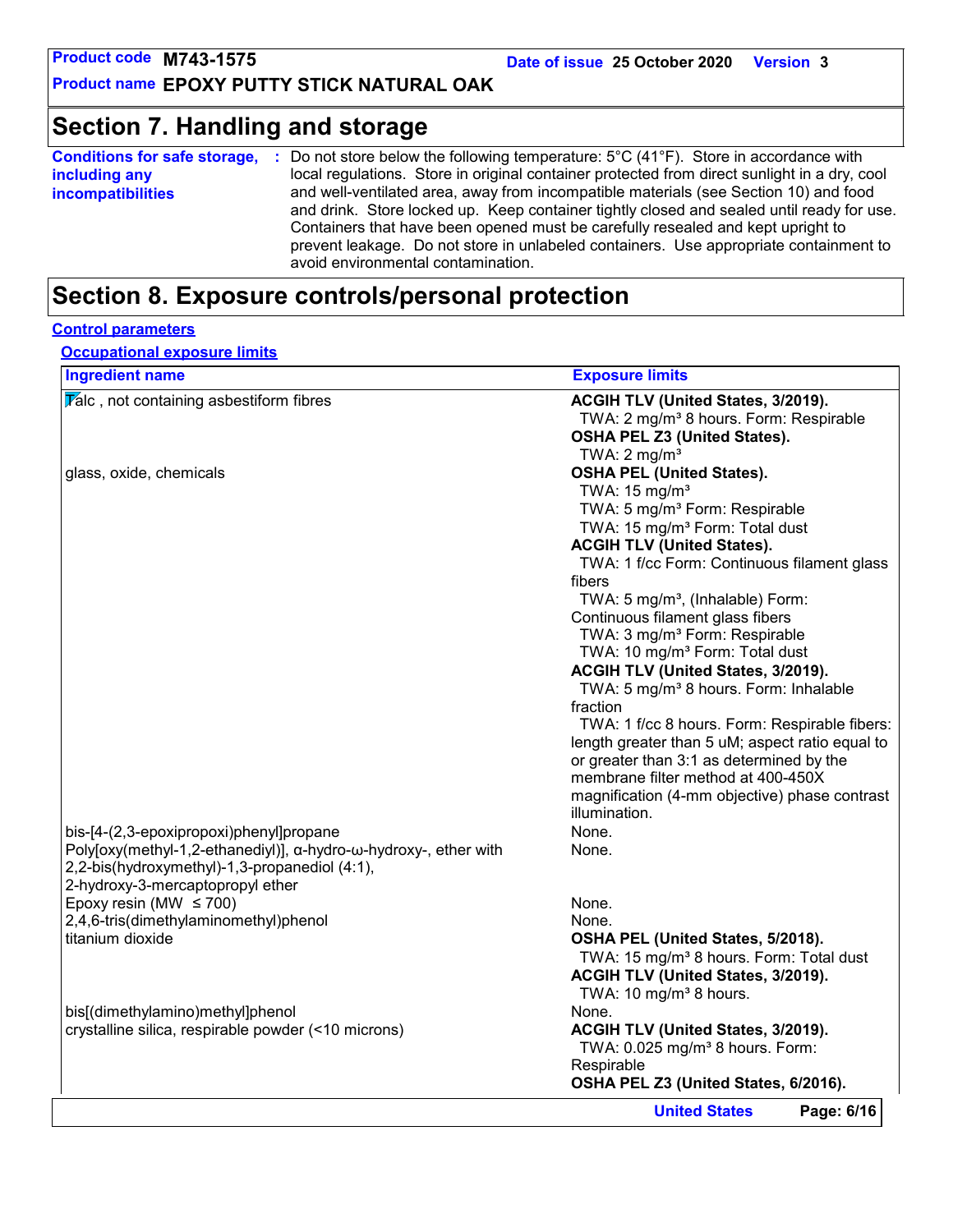**Product name EPOXY PUTTY STICK NATURAL OAK**

### **Section 8. Exposure controls/personal protection**

|       |                                                               |                                   | TWA: 10 mg/m <sup>3</sup> / (%SiO2+2) 8 hours. Form:<br>Respirable |  |
|-------|---------------------------------------------------------------|-----------------------------------|--------------------------------------------------------------------|--|
|       |                                                               |                                   | TWA: 250 mppcf / (%SiO2+5) 8 hours. Form:                          |  |
|       |                                                               |                                   | Respirable                                                         |  |
|       |                                                               | OSHA PEL (United States, 5/2018). |                                                                    |  |
|       |                                                               |                                   | TWA: 50 µg/m <sup>3</sup> 8 hours. Form: Respirable                |  |
|       |                                                               | dust                              |                                                                    |  |
|       | Key to abbreviations                                          |                                   |                                                                    |  |
| A     | = Acceptable Maximum Peak                                     |                                   | = Potential skin absorption                                        |  |
| ACC1H | $-$ American Conference of Covernmental Industrial Hygionists | <b>QD</b>                         | $-$ Poeniratory consitization                                      |  |

|             | $\mathcal{L}$ = $\mathcal{L}$ = $\mathcal{L}$ = $\mathcal{L}$ = $\mathcal{L}$ = $\mathcal{L}$ = $\mathcal{L}$ = $\mathcal{L}$ = $\mathcal{L}$ = $\mathcal{L}$ = $\mathcal{L}$ = $\mathcal{L}$ = $\mathcal{L}$ = $\mathcal{L}$ = $\mathcal{L}$ = $\mathcal{L}$ = $\mathcal{L}$ = $\mathcal{L}$ = $\mathcal{L}$ = $\mathcal{L}$ = | $-1$ old nuclear only about public                |
|-------------|---------------------------------------------------------------------------------------------------------------------------------------------------------------------------------------------------------------------------------------------------------------------------------------------------------------------------------|---------------------------------------------------|
| ACGIH       | = American Conference of Governmental Industrial Hygienists.                                                                                                                                                                                                                                                                    | $=$ Respiratory sensitization<br>SR               |
| C           | $=$ Ceiling Limit                                                                                                                                                                                                                                                                                                               | SS<br>$=$ Skin sensitization                      |
|             | $=$ Fume                                                                                                                                                                                                                                                                                                                        | = Short term Exposure limit values<br><b>STEL</b> |
| <b>IPEL</b> | = Internal Permissible Exposure Limit                                                                                                                                                                                                                                                                                           | $=$ Total dust                                    |
| OSHA        | = Occupational Safety and Health Administration.                                                                                                                                                                                                                                                                                | = Threshold Limit Value<br>TI V                   |
| R           | = Respirable                                                                                                                                                                                                                                                                                                                    | $=$ Time Weighted Average<br>TWA                  |
|             |                                                                                                                                                                                                                                                                                                                                 |                                                   |

Z = OSHA 29 CFR 1910.1200 Subpart Z - Toxic and Hazardous Substances

#### **Consult local authorities for acceptable exposure limits.**

| <b>Recommended monitoring</b><br>procedures |    | : If this product contains ingredients with exposure limits, personal, workplace<br>atmosphere or biological monitoring may be required to determine the effectiveness of<br>the ventilation or other control measures and/or the necessity to use respiratory<br>protective equipment. Reference should be made to appropriate monitoring standards.<br>Reference to national guidance documents for methods for the determination of<br>hazardous substances will also be required.                                                                                                                                  |
|---------------------------------------------|----|------------------------------------------------------------------------------------------------------------------------------------------------------------------------------------------------------------------------------------------------------------------------------------------------------------------------------------------------------------------------------------------------------------------------------------------------------------------------------------------------------------------------------------------------------------------------------------------------------------------------|
| <b>Appropriate engineering</b><br>controls  |    | : Use only with adequate ventilation. If user operations generate dust, fumes, gas, vapor<br>or mist, use process enclosures, local exhaust ventilation or other engineering controls<br>to keep worker exposure to airborne contaminants below any recommended or statutory<br>limits.                                                                                                                                                                                                                                                                                                                                |
| <b>Environmental exposure</b><br>controls   |    | Emissions from ventilation or work process equipment should be checked to ensure<br>they comply with the requirements of environmental protection legislation. In some<br>cases, fume scrubbers, filters or engineering modifications to the process equipment<br>will be necessary to reduce emissions to acceptable levels.                                                                                                                                                                                                                                                                                          |
| <b>Individual protection measures</b>       |    |                                                                                                                                                                                                                                                                                                                                                                                                                                                                                                                                                                                                                        |
| <b>Hygiene measures</b>                     |    | : Wash hands, forearms and face thoroughly after handling chemical products, before<br>eating, smoking and using the lavatory and at the end of the working period.<br>Appropriate techniques should be used to remove potentially contaminated clothing.<br>Contaminated work clothing should not be allowed out of the workplace. Wash<br>contaminated clothing before reusing. Ensure that eyewash stations and safety<br>showers are close to the workstation location.                                                                                                                                            |
| <b>Eye/face protection</b>                  |    | $\mathcal{C}$ <i>Chemical splash goggles and face shield.</i>                                                                                                                                                                                                                                                                                                                                                                                                                                                                                                                                                          |
| <b>Skin protection</b>                      |    |                                                                                                                                                                                                                                                                                                                                                                                                                                                                                                                                                                                                                        |
| <b>Hand protection</b>                      |    | : Chemical-resistant, impervious gloves complying with an approved standard should be<br>worn at all times when handling chemical products if a risk assessment indicates this is<br>necessary. Considering the parameters specified by the glove manufacturer, check<br>during use that the gloves are still retaining their protective properties. It should be<br>noted that the time to breakthrough for any glove material may be different for different<br>glove manufacturers. In the case of mixtures, consisting of several substances, the<br>protection time of the gloves cannot be accurately estimated. |
| <b>Gloves</b>                               | ÷. | pitrile neoprene                                                                                                                                                                                                                                                                                                                                                                                                                                                                                                                                                                                                       |
|                                             |    |                                                                                                                                                                                                                                                                                                                                                                                                                                                                                                                                                                                                                        |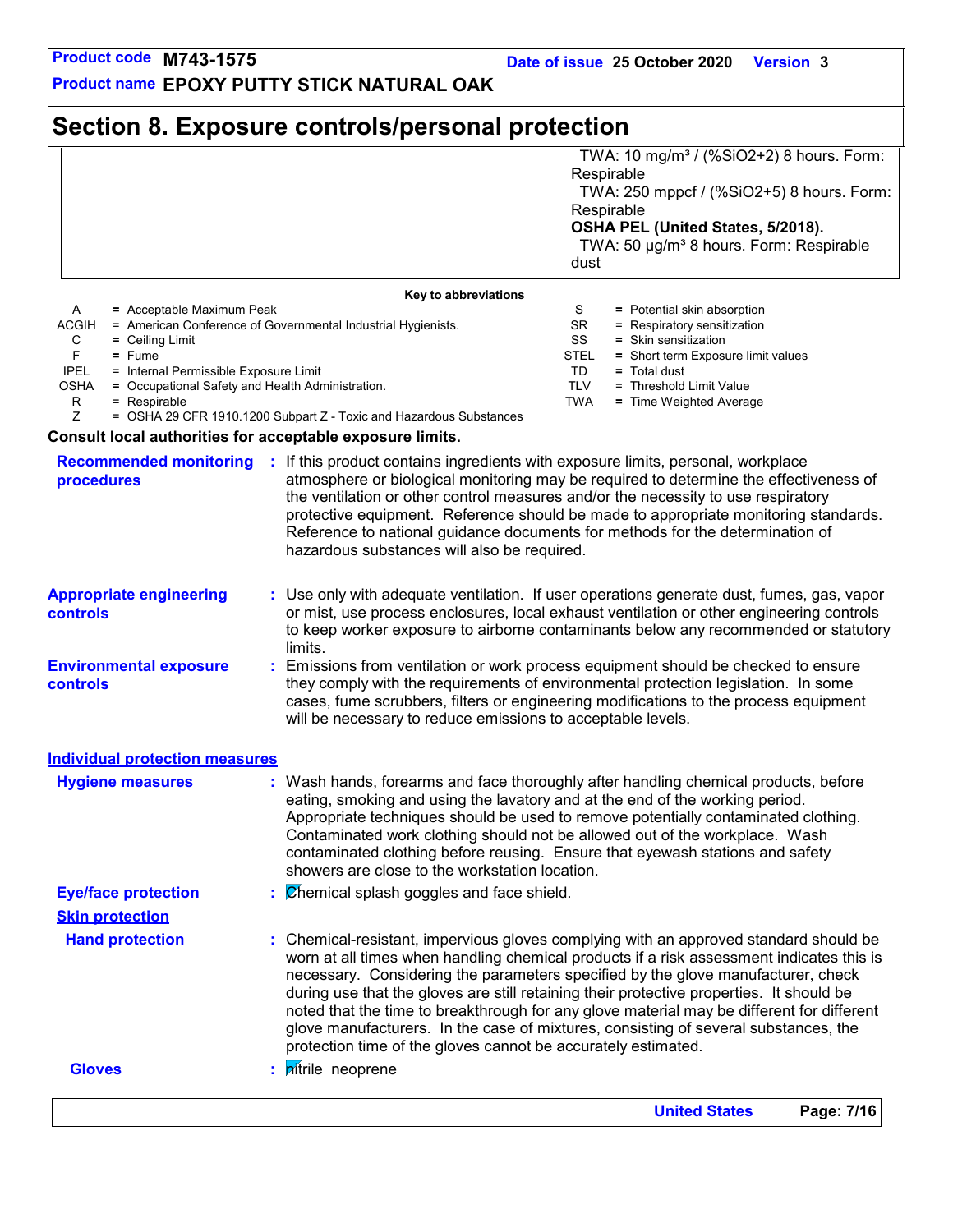**Product name EPOXY PUTTY STICK NATURAL OAK**

### **Section 8. Exposure controls/personal protection**

| <b>Body protection</b>        | : Personal protective equipment for the body should be selected based on the task being<br>performed and the risks involved and should be approved by a specialist before<br>handling this product.                                                                                                                                                                                                                                                |
|-------------------------------|----------------------------------------------------------------------------------------------------------------------------------------------------------------------------------------------------------------------------------------------------------------------------------------------------------------------------------------------------------------------------------------------------------------------------------------------------|
| <b>Other skin protection</b>  | : Appropriate footwear and any additional skin protection measures should be selected<br>based on the task being performed and the risks involved and should be approved by a<br>specialist before handling this product.                                                                                                                                                                                                                          |
| <b>Respiratory protection</b> | : Respirator selection must be based on known or anticipated exposure levels, the<br>hazards of the product and the safe working limits of the selected respirator. If workers<br>are exposed to concentrations above the exposure limit, they must use appropriate,<br>certified respirators. Use a properly fitted, air-purifying or air-fed respirator complying<br>with an approved standard if a risk assessment indicates this is necessary. |

### **Section 9. Physical and chemical properties**

| <b>Appearance</b>                                      |                                                                      |
|--------------------------------------------------------|----------------------------------------------------------------------|
| <b>Physical state</b>                                  | Solid.                                                               |
| <b>Color</b>                                           | Not available.                                                       |
| Odor                                                   | Not available.                                                       |
| <b>Odor threshold</b>                                  | Not available.                                                       |
| рH                                                     | Not available.                                                       |
| <b>Melting point</b>                                   | Not available.                                                       |
| <b>Boiling point</b>                                   | Not available.                                                       |
| <b>Flash point</b>                                     | Closed cup: Not applicable.                                          |
| <b>Auto-ignition temperature</b>                       | : Not available.                                                     |
| <b>Decomposition temperature</b>                       | : Not available.                                                     |
| <b>Flammability (solid, gas)</b>                       | : Not available.                                                     |
| <b>Lower and upper explosive</b><br>(flammable) limits | : Not available.                                                     |
| <b>Evaporation rate</b>                                | Not available.<br>÷.                                                 |
| <b>Vapor pressure</b>                                  | Not available.                                                       |
| <b>Vapor density</b>                                   | Not available.                                                       |
| <b>Relative density</b>                                | 0.94                                                                 |
| Density (Ibs / gal)                                    | 7.84                                                                 |
| <b>Solubility</b>                                      | Insoluble in the following materials: cold water.                    |
| <b>Partition coefficient: n-</b><br>octanol/water      | Not available.                                                       |
| <b>Viscosity</b>                                       | Kinematic (40 $^{\circ}$ C (104 $^{\circ}$ F)): Not applicable.<br>t |
| <b>Volatility</b>                                      | $0\%$ (v/v), $0\%$ (w/w)                                             |
| % Solid. (w/w)                                         | 100                                                                  |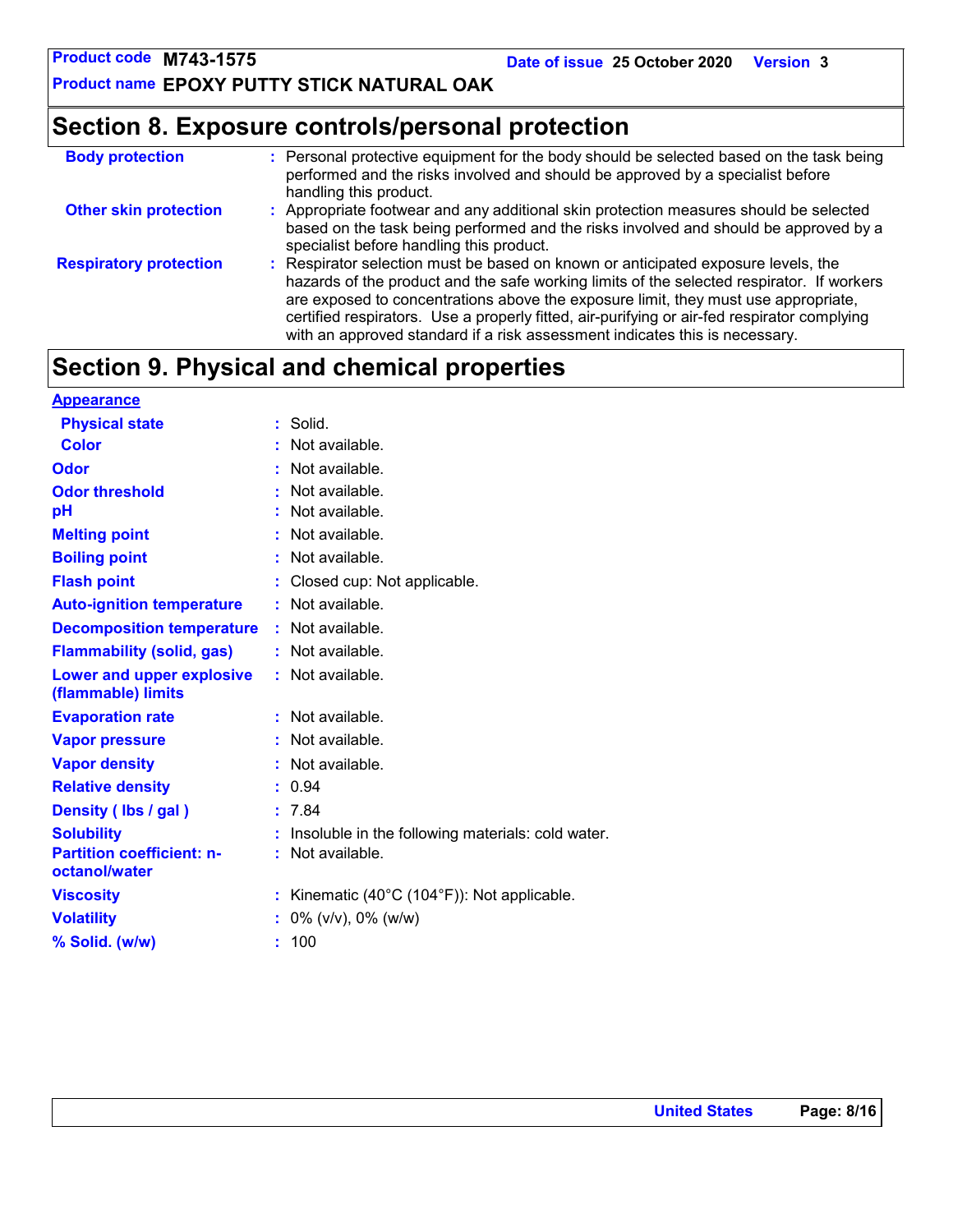**Date of issue 25 October 2020 Version 3**

#### **Product name EPOXY PUTTY STICK NATURAL OAK**

### **Section 10. Stability and reactivity**

| <b>Reactivity</b>                            | : No specific test data related to reactivity available for this product or its ingredients.                                                  |
|----------------------------------------------|-----------------------------------------------------------------------------------------------------------------------------------------------|
| <b>Chemical stability</b>                    | : The product is stable.                                                                                                                      |
| <b>Possibility of hazardous</b><br>reactions | : Under normal conditions of storage and use, hazardous reactions will not occur.                                                             |
| <b>Conditions to avoid</b>                   | : When exposed to high temperatures may produce hazardous decomposition products.<br>Refer to protective measures listed in sections 7 and 8. |
| <b>Incompatible materials</b>                | : Keep away from the following materials to prevent strong exothermic reactions:<br>oxidizing agents, strong alkalis, strong acids.           |
| <b>Hazardous decomposition</b><br>products   | Decomposition products may include the following materials: carbon monoxide, carbon<br>dioxide, smoke, oxides of nitrogen.                    |

### **Section 11. Toxicological information**

#### **Information on toxicological effects**

#### **Acute toxicity**

| <b>Product/ingredient name</b>                    | <b>Result</b>                   | <b>Species</b> | <b>Dose</b> | <b>Exposure</b> |
|---------------------------------------------------|---------------------------------|----------------|-------------|-----------------|
| $ \overline{\mathsf{pis}}$ -[4-(2,3-epoxipropoxi) | LD50 Dermal                     | Rabbit         | 23000 mg/kg |                 |
| phenyl]propane                                    |                                 |                |             |                 |
|                                                   | LD50 Oral                       | Rat            | 15000 mg/kg |                 |
| Epoxy resin (MW $\leq$ 700)                       | LD50 Dermal                     | Rabbit         | >2 g/kg     |                 |
|                                                   | LD50 Oral                       | Rat            | $>2$ g/kg   |                 |
| $ 2,4,6$ -tris                                    | LD50 Dermal                     | Rabbit         | $1.28$ g/kg |                 |
| (dimethylaminomethyl)phenol                       |                                 |                |             |                 |
|                                                   | LD50 Dermal                     | Rat            | 1280 mg/kg  |                 |
|                                                   | LD50 Oral                       | Rat            | 1200 mg/kg  |                 |
| I titanium dioxide                                | LC50 Inhalation Dusts and mists | Rat            | >6.82 mg/l  | 4 hours         |
|                                                   | LD50 Dermal                     | Rabbit         | >5000 mg/kg |                 |
|                                                   | LD50 Oral                       | Rat            | >5000 mg/kg |                 |

**Conclusion/Summary :** : There are no data available on the mixture itself.

#### **Irritation/Corrosion**

| <b>Product/ingredient name</b>                  | <b>Result</b>                         | <b>Species</b> | <b>Score</b> | <b>Exposure</b> | <b>Observation</b>       |
|-------------------------------------------------|---------------------------------------|----------------|--------------|-----------------|--------------------------|
| $ $ bis-[4-(2,3-epoxipropoxi)<br>phenyl]propane | Eyes - Redness of the<br>conjunctivae | Rabbit         | 0.4          | 24 hours        | $\overline{a}$           |
|                                                 | Eyes - Mild irritant                  | Rabbit         |              | 24 hours        | $\overline{\phantom{a}}$ |
|                                                 | Skin - Erythema/Eschar                | Rabbit         | 0.8          | 4 hours         | $\overline{\phantom{a}}$ |
|                                                 | Skin - Edema                          | Rabbit         | 0.5          | 4 hours         | $\overline{a}$           |
|                                                 | Skin - Mild irritant                  | Rabbit         |              | 4 hours         | $\overline{a}$           |
| Epoxy resin (MW $\leq$ 700)                     | Skin - Mild irritant                  | Rabbit         |              | -               |                          |
|                                                 | Eyes - Mild irritant                  | Rabbit         |              | -               | $\overline{a}$           |
| $2,4,6$ -tris                                   | Skin - Visible necrosis               | Rabbit         |              | 4 hours         | 7 days                   |
| dimethylaminomethyl)phenol                      |                                       |                |              |                 |                          |

**United States Page: 9/16**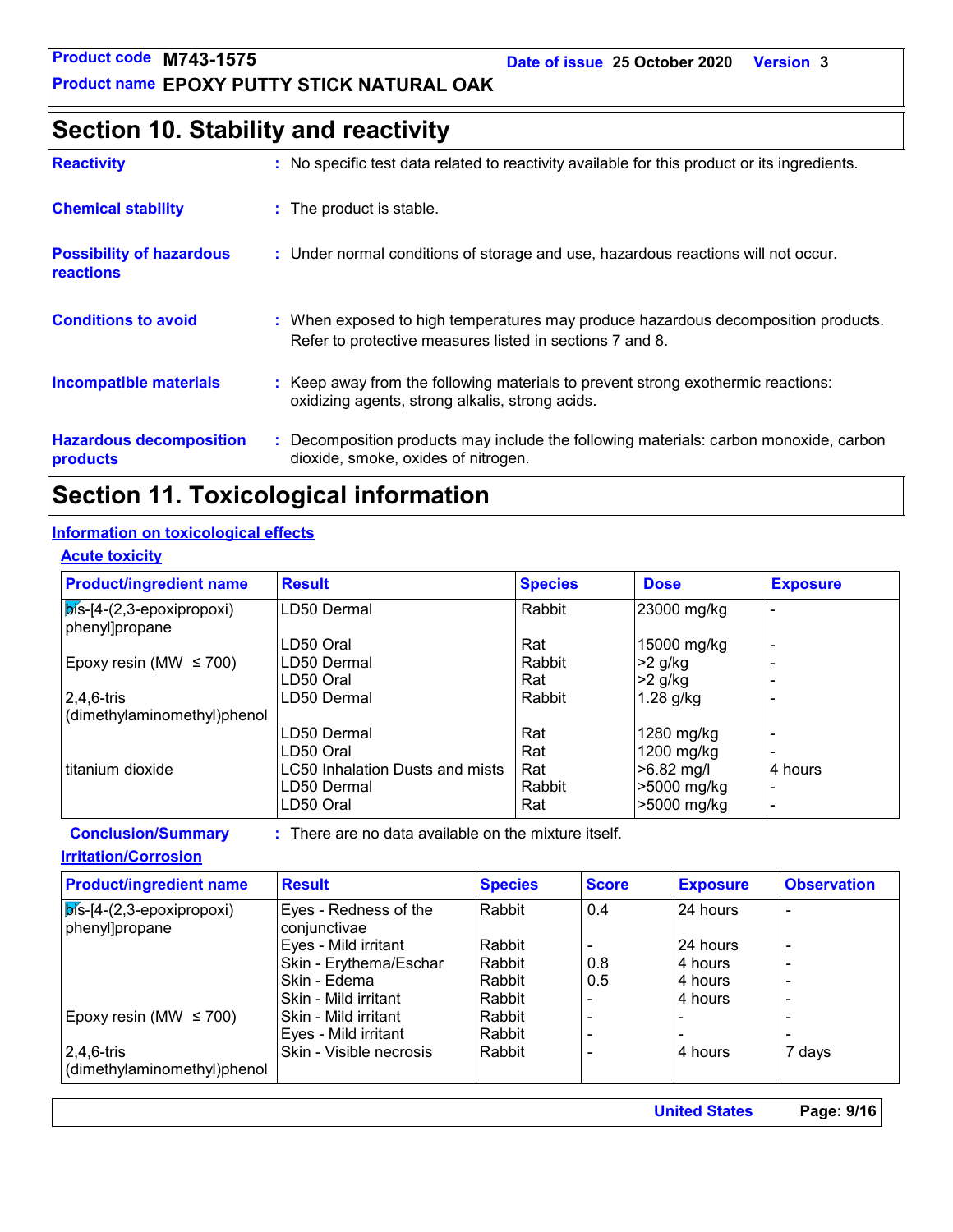**Date of issue 25 October 2020 Version 3**

### **Product name EPOXY PUTTY STICK NATURAL OAK**

### **Section 11. Toxicological information**

| <b>Conclusion/Summary</b>                                       |                                                      |                           |                     |                                                                                      |                            |                                 |  |  |
|-----------------------------------------------------------------|------------------------------------------------------|---------------------------|---------------------|--------------------------------------------------------------------------------------|----------------------------|---------------------------------|--|--|
| <b>Skin</b>                                                     | : There are no data available on the mixture itself. |                           |                     |                                                                                      |                            |                                 |  |  |
| <b>Eyes</b>                                                     | There are no data available on the mixture itself.   |                           |                     |                                                                                      |                            |                                 |  |  |
| <b>Respiratory</b>                                              | There are no data available on the mixture itself.   |                           |                     |                                                                                      |                            |                                 |  |  |
| <b>Sensitization</b>                                            |                                                      |                           |                     |                                                                                      |                            |                                 |  |  |
| <b>Product/ingredient name</b>                                  | <b>Route of</b><br>exposure                          |                           | <b>Species</b>      |                                                                                      | <b>Result</b>              |                                 |  |  |
| $\mathsf{b}$ ís-[4-(2,3-epoxipropoxi)                           | skin                                                 |                           | Mouse               |                                                                                      | Sensitizing                |                                 |  |  |
| phenyl]propane                                                  |                                                      |                           |                     |                                                                                      |                            |                                 |  |  |
| Epoxy resin (MW $\leq$ 700)<br>$2,4,6$ -tris                    | skin<br>skin                                         |                           | Mouse<br>Guinea pig |                                                                                      | Sensitizing<br>Sensitizing |                                 |  |  |
| (dimethylaminomethyl)phenol                                     |                                                      |                           |                     |                                                                                      |                            |                                 |  |  |
| <b>Conclusion/Summary</b>                                       |                                                      |                           |                     |                                                                                      |                            |                                 |  |  |
| <b>Skin</b>                                                     |                                                      |                           |                     | $:$ There are no data available on the mixture itself.                               |                            |                                 |  |  |
| <b>Respiratory</b>                                              |                                                      |                           |                     | There are no data available on the mixture itself.                                   |                            |                                 |  |  |
| <b>Mutagenicity</b>                                             |                                                      |                           |                     |                                                                                      |                            |                                 |  |  |
| <b>Conclusion/Summary</b>                                       |                                                      |                           |                     | : There are no data available on the mixture itself.                                 |                            |                                 |  |  |
| <b>Carcinogenicity</b>                                          |                                                      |                           |                     |                                                                                      |                            |                                 |  |  |
| <b>Conclusion/Summary</b>                                       |                                                      |                           |                     | : There are no data available on the mixture itself.                                 |                            |                                 |  |  |
| <b>Classification</b>                                           |                                                      |                           |                     |                                                                                      |                            |                                 |  |  |
|                                                                 |                                                      |                           |                     |                                                                                      |                            |                                 |  |  |
| <b>Product/ingredient name</b>                                  | <b>OSHA</b>                                          | <b>IARC</b>               | <b>NTP</b>          |                                                                                      |                            |                                 |  |  |
| glass, oxide, chemicals                                         |                                                      | $\ensuremath{\mathsf{3}}$ |                     |                                                                                      |                            |                                 |  |  |
| bis-[4-(2,3-epoxipropoxi)                                       |                                                      | 3                         |                     |                                                                                      |                            |                                 |  |  |
| phenyl]propane<br>titanium dioxide                              |                                                      | 2B                        |                     |                                                                                      |                            |                                 |  |  |
| crystalline silica, respirable                                  | $\overline{\phantom{a}}$                             | 1                         |                     | Known to be a human carcinogen.                                                      |                            |                                 |  |  |
| powder (<10 microns)                                            |                                                      |                           |                     |                                                                                      |                            |                                 |  |  |
| <b>Carcinogen Classification code:</b>                          |                                                      |                           |                     |                                                                                      |                            |                                 |  |  |
| IARC: 1, 2A, 2B, 3, 4<br>OSHA: +<br>Not listed/not regulated: - |                                                      |                           |                     | NTP: Known to be a human carcinogen; Reasonably anticipated to be a human carcinogen |                            |                                 |  |  |
| <b>Reproductive toxicity</b>                                    |                                                      |                           |                     |                                                                                      |                            |                                 |  |  |
| <b>Conclusion/Summary</b>                                       |                                                      |                           |                     | : There are no data available on the mixture itself.                                 |                            |                                 |  |  |
| <b>Teratogenicity</b>                                           |                                                      |                           |                     |                                                                                      |                            |                                 |  |  |
| <b>Conclusion/Summary</b>                                       |                                                      |                           |                     | : There are no data available on the mixture itself.                                 |                            |                                 |  |  |
| <b>Specific target organ toxicity (single exposure)</b>         |                                                      |                           |                     |                                                                                      |                            |                                 |  |  |
| <b>Name</b>                                                     |                                                      |                           |                     | <b>Category</b>                                                                      | <b>Route of</b>            | <b>Target organs</b>            |  |  |
|                                                                 |                                                      |                           |                     |                                                                                      | exposure                   |                                 |  |  |
| Talc, not containing asbestiform fibres                         |                                                      |                           |                     | Category 3                                                                           |                            | Respiratory tract<br>irritation |  |  |

**Specific target organ toxicity (repeated exposure)**

| <b>United States</b> | Page: 10/16 |
|----------------------|-------------|
|                      |             |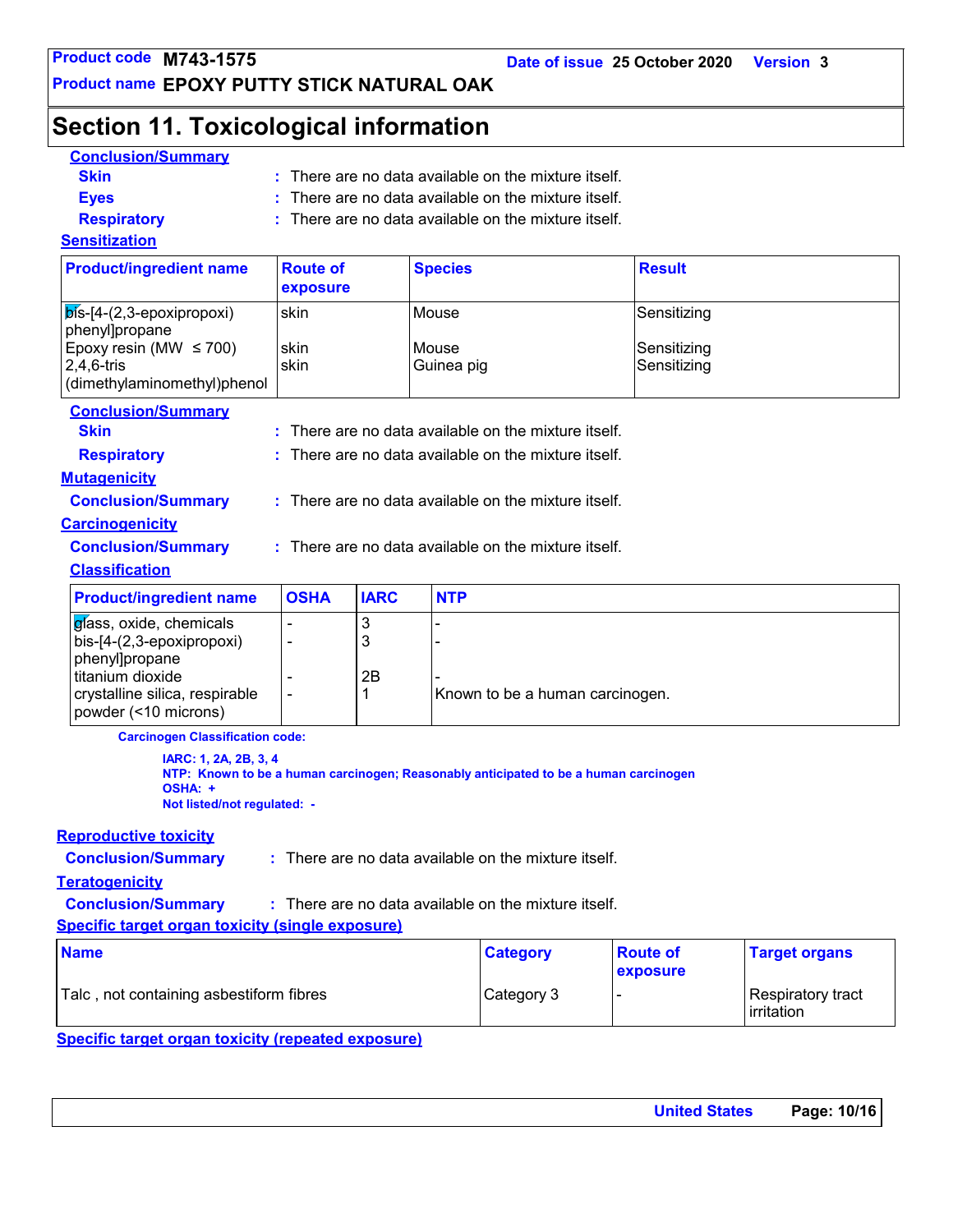### **Section 11. Toxicological information**

| <b>Name</b>                                         | <b>Category</b>    | <b>Route of</b><br><b>Lexposure</b> | <b>Target organs</b> |
|-----------------------------------------------------|--------------------|-------------------------------------|----------------------|
| crystalline silica, respirable powder (<10 microns) | ⊩Category <i>*</i> | <b>linhalation</b>                  |                      |

**Target organs :** Contains material which causes damage to the following organs: liver, spleen, bone marrow. Contains material which may cause damage to the following organs: kidneys, lungs,

cardiovascular system, upper respiratory tract, immune system, skin, eyes.

#### **Aspiration hazard**

Not available.

#### **Information on the likely routes of exposure**

**Potential acute health effects**

| <b>Eye contact</b>                  | Causes serious eye damage.                                                                                                                                                                                                                                                                                                                                                                                                                                                                                                                                                                                                                                                                                                                                                                                                                                                                                                                                                                                                                                                                                                                                                                                                                                                         |
|-------------------------------------|------------------------------------------------------------------------------------------------------------------------------------------------------------------------------------------------------------------------------------------------------------------------------------------------------------------------------------------------------------------------------------------------------------------------------------------------------------------------------------------------------------------------------------------------------------------------------------------------------------------------------------------------------------------------------------------------------------------------------------------------------------------------------------------------------------------------------------------------------------------------------------------------------------------------------------------------------------------------------------------------------------------------------------------------------------------------------------------------------------------------------------------------------------------------------------------------------------------------------------------------------------------------------------|
| <b>Inhalation</b>                   | : May cause respiratory irritation.                                                                                                                                                                                                                                                                                                                                                                                                                                                                                                                                                                                                                                                                                                                                                                                                                                                                                                                                                                                                                                                                                                                                                                                                                                                |
| <b>Skin contact</b>                 | Causes severe burns. May cause an allergic skin reaction.                                                                                                                                                                                                                                                                                                                                                                                                                                                                                                                                                                                                                                                                                                                                                                                                                                                                                                                                                                                                                                                                                                                                                                                                                          |
| <b>Ingestion</b>                    | : No known significant effects or critical hazards.                                                                                                                                                                                                                                                                                                                                                                                                                                                                                                                                                                                                                                                                                                                                                                                                                                                                                                                                                                                                                                                                                                                                                                                                                                |
| <b>Over-exposure signs/symptoms</b> |                                                                                                                                                                                                                                                                                                                                                                                                                                                                                                                                                                                                                                                                                                                                                                                                                                                                                                                                                                                                                                                                                                                                                                                                                                                                                    |
| <b>Eye contact</b>                  | $\therefore$ Adverse symptoms may include the following:<br>pain<br>watering<br>redness                                                                                                                                                                                                                                                                                                                                                                                                                                                                                                                                                                                                                                                                                                                                                                                                                                                                                                                                                                                                                                                                                                                                                                                            |
| <b>Inhalation</b>                   | : Adverse symptoms may include the following:<br>respiratory tract irritation<br>coughing                                                                                                                                                                                                                                                                                                                                                                                                                                                                                                                                                                                                                                                                                                                                                                                                                                                                                                                                                                                                                                                                                                                                                                                          |
| <b>Skin contact</b>                 | Adverse symptoms may include the following:<br>pain or irritation<br>redness<br>blistering may occur                                                                                                                                                                                                                                                                                                                                                                                                                                                                                                                                                                                                                                                                                                                                                                                                                                                                                                                                                                                                                                                                                                                                                                               |
| <b>Ingestion</b>                    | <b>A</b> dverse symptoms may include the following:<br>stomach pains                                                                                                                                                                                                                                                                                                                                                                                                                                                                                                                                                                                                                                                                                                                                                                                                                                                                                                                                                                                                                                                                                                                                                                                                               |
|                                     | Delayed and immediate effects and also chronic effects from short and long term exposure                                                                                                                                                                                                                                                                                                                                                                                                                                                                                                                                                                                                                                                                                                                                                                                                                                                                                                                                                                                                                                                                                                                                                                                           |
| <b>Conclusion/Summary</b>           | : There are no data available on the mixture itself. This product contains crystalline silica<br>which can cause lung cancer or silicosis. The risk of cancer depends on the duration<br>and level of exposure to dust from sanding surfaces or mist from spray applications.<br>Exposure to component solvent vapor concentrations in excess of the stated<br>occupational exposure limit may result in adverse health effects such as mucous<br>membrane and respiratory system irritation and adverse effects on the kidneys, liver<br>and central nervous system. Symptoms and signs include headache, dizziness, fatigue,<br>muscular weakness, drowsiness and, in extreme cases, loss of consciousness.<br>Solvents may cause some of the above effects by absorption through the skin. There is<br>some evidence that repeated exposure to organic solvent vapors in combination with<br>constant loud noise can cause greater hearing loss than expected from exposure to<br>noise alone. Ingestion may cause nausea, diarrhea and vomiting. This takes into<br>account, where known, delayed and immediate effects and also chronic effects of<br>components from short-term and long-term exposure by oral, inhalation and dermal<br>routes of exposure and eye contact. |

#### **Short term exposure**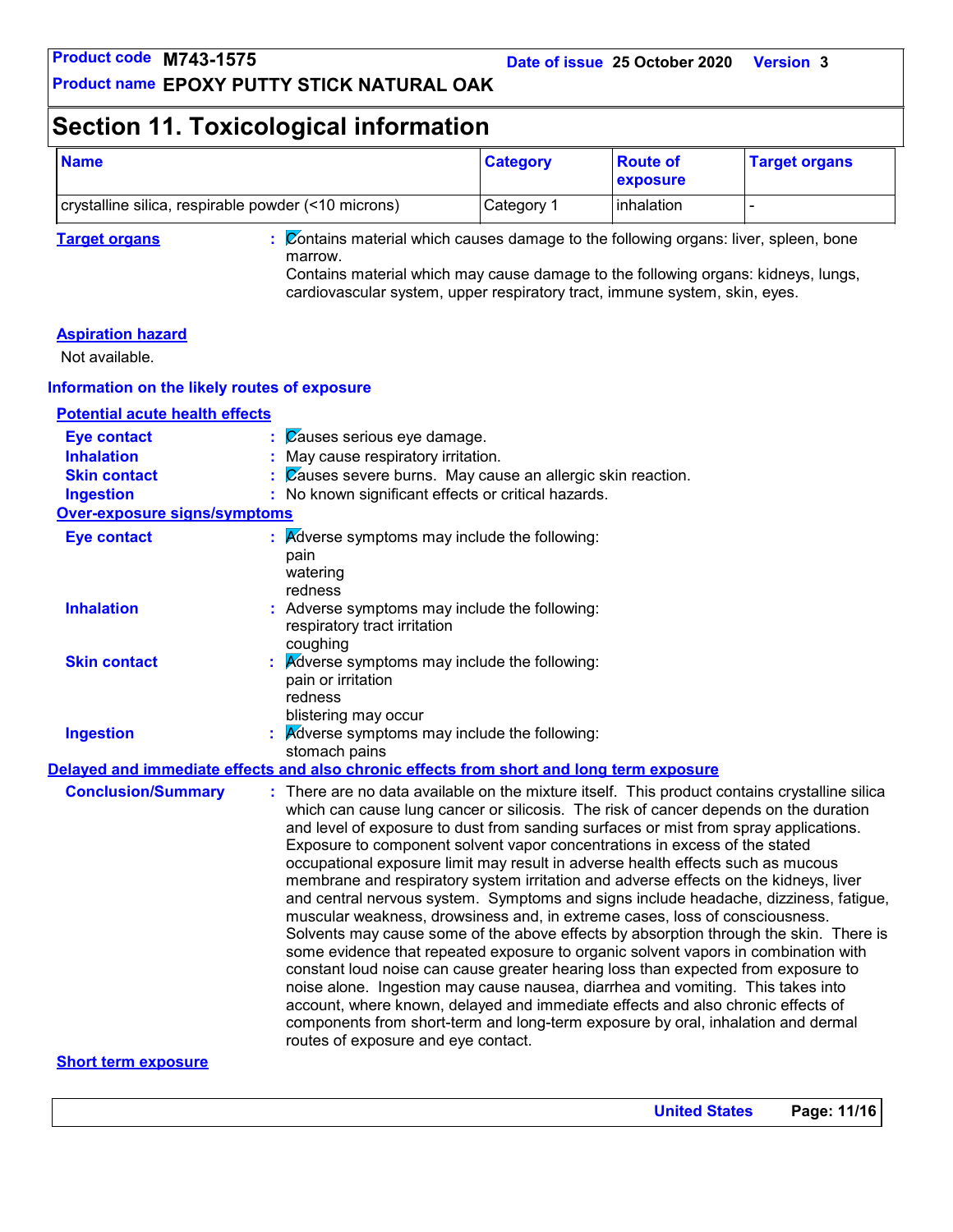### **Section 11. Toxicological information**

| $:$ There are no data available on the mixture itself.<br>$\therefore$ There are no data available on the mixture itself.<br>$\therefore$ There are no data available on the mixture itself.      |
|---------------------------------------------------------------------------------------------------------------------------------------------------------------------------------------------------|
|                                                                                                                                                                                                   |
|                                                                                                                                                                                                   |
|                                                                                                                                                                                                   |
|                                                                                                                                                                                                   |
| $\therefore$ There are no data available on the mixture itself.                                                                                                                                   |
| <b>Potential chronic health effects</b>                                                                                                                                                           |
| $\mathcal{C}$ $\mathbb{Z}$ causes damage to organs through prolonged or repeated exposure. Once sensitized, a<br>severe allergic reaction may occur when subsequently exposed to very low levels. |
| : May cause cancer. Risk of cancer depends on duration and level of exposure.                                                                                                                     |
| : No known significant effects or critical hazards.                                                                                                                                               |
| : No known significant effects or critical hazards.                                                                                                                                               |
| المناقب فالمحافظ والمستحدث والمحافظ والمتحدث والمتحدد والمنافس والمتحددة                                                                                                                          |

#### **Numerical measures of toxicity**

**Acute toxicity estimates**

| <b>Product/ingredient name</b>          | Oral (mg/<br>kg) | <b>Dermal</b><br>(mg/kg) | <b>Inhalation</b><br>(gases)<br>(ppm) | <b>Inhalation</b><br>(vapors)<br>(mg/l) | <b>Inhalation</b><br>(dusts and<br>mists) (mg/ |
|-----------------------------------------|------------------|--------------------------|---------------------------------------|-----------------------------------------|------------------------------------------------|
| <b>7</b> NATURAL OAK WOOD - MOHAWK      | 16781.4          | 7847.3                   | IN/A                                  | N/A                                     | N/A                                            |
| bis-[4-(2,3-epoxipropoxi)phenyl]propane | 15000            | 23000                    | IN/A                                  | N/A                                     | N/A                                            |
| Epoxy resin (MW $\leq$ 700)             | 2500             | 2500                     | N/A                                   | N/A                                     | N/A                                            |
| 2,4,6-tris(dimethylaminomethyl)phenol   | 1200             | 1280                     | IN/A                                  | N/A                                     | N/A                                            |

### **Section 12. Ecological information**

**Toxicity**

| <b>Product/ingredient name</b>                        | <b>Result</b>                    | <b>Species</b>          | <b>Exposure</b> |
|-------------------------------------------------------|----------------------------------|-------------------------|-----------------|
| $\sqrt{p}$ is-[4-(2,3-epoxipropoxi)<br>phenyl]propane | Acute LC50 1.8 mg/l Fresh water  | Daphnia - daphnia magna | 48 hours        |
|                                                       | Chronic NOEC 0.3 mg/l            | Daphnia                 | 21 days         |
| Epoxy resin (MW $\leq$ 700)                           | Acute LC50 1.8 mg/l              | Daphnia                 | 48 hours        |
|                                                       | Chronic NOEC 0.3 mg/l            | l Daphnia               | $21$ days       |
| $2,4,6$ -tris                                         | Acute LC50 175 mg/l              | Fish                    | 96 hours        |
| dimethylaminomethyl)phenol                            |                                  |                         |                 |
| titanium dioxide                                      | Acute LC50 >100 mg/l Fresh water | Daphnia - Daphnia magna | 48 hours        |

#### **Persistence and degradability**

| <b>Product/ingredient name</b>           | Test      | <b>Result</b>   | <b>Dose</b> | <b>Inoculum</b> |
|------------------------------------------|-----------|-----------------|-------------|-----------------|
| $\mathcal{E}$ poxy resin (MW $\leq$ 700) | OECD 301F | $ 5% - 28$ days |             |                 |

| <b>United States</b> | Page: 12/16 |
|----------------------|-------------|
|                      |             |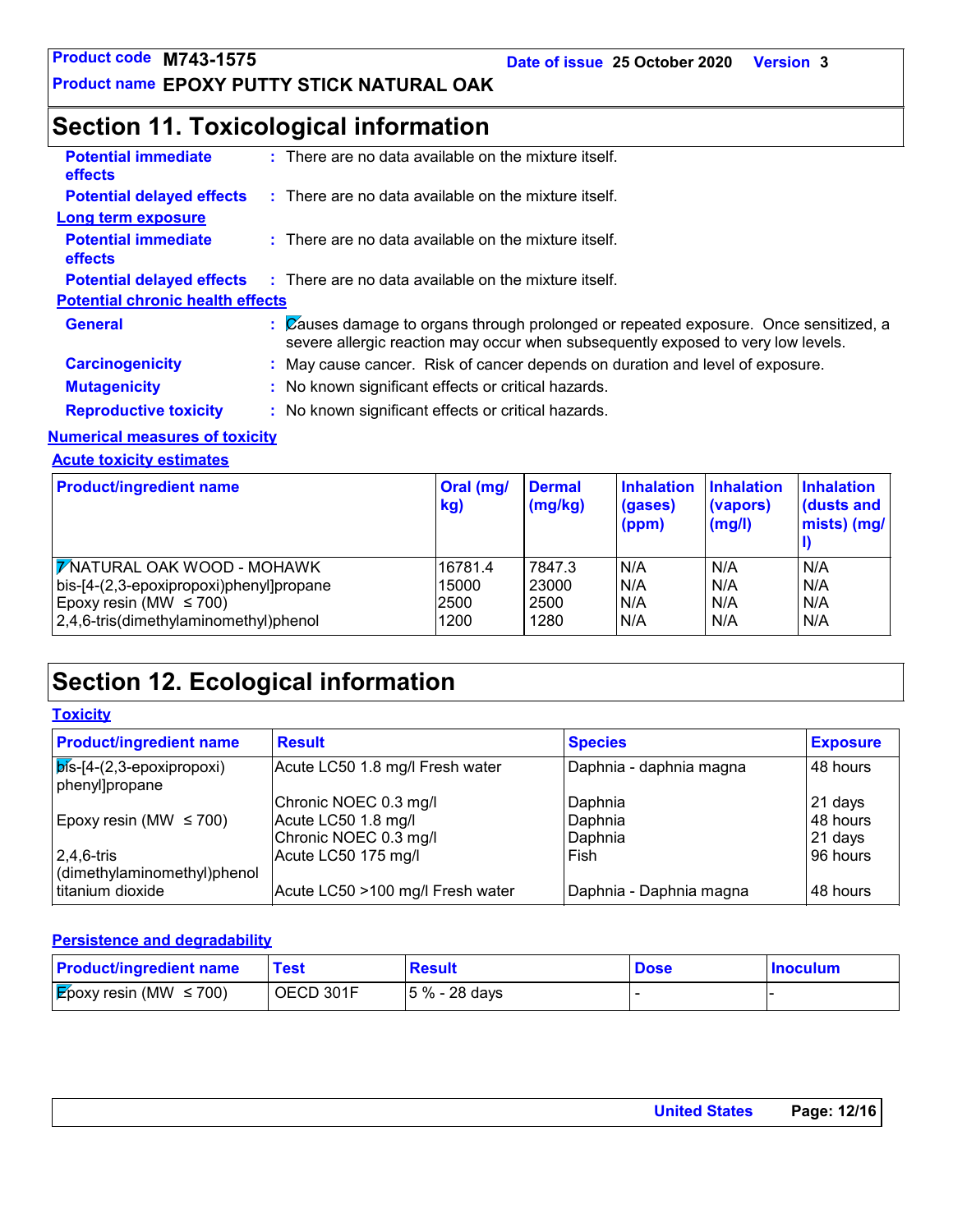### **Section 12. Ecological information**

| <b>Product/ingredient name</b>                                    | <b>Aquatic half-life</b> | <b>Photolysis</b> | Biodegradability |
|-------------------------------------------------------------------|--------------------------|-------------------|------------------|
| $\vert$ $\overline{p}$ is-[4-(2,3-epoxipropoxi)<br>phenyl]propane |                          |                   | Not readily      |
| Epoxy resin (MW $\leq$ 700)                                       |                          |                   | Not readily      |

#### **Bioaccumulative potential**

| <b>Product/ingredient name</b>      | $\mathsf{LogP}_\mathsf{ow}$ | <b>BCF</b> | <b>Potential</b> |
|-------------------------------------|-----------------------------|------------|------------------|
| <b>E</b> poxy resin (MW $\leq$ 700) |                             | -94        | l low            |

#### **Mobility in soil**

**Soil/water partition coefficient (Koc)** 

**:** Not available.

### **Section 13. Disposal considerations**

| <b>Disposal methods</b>          | and sewers. | : The generation of waste should be avoided or minimized wherever possible. Disposal<br>of this product, solutions and any by-products should at all times comply with the<br>requirements of environmental protection and waste disposal legislation and any<br>regional local authority requirements. Dispose of surplus and non-recyclable products<br>via a licensed waste disposal contractor. Waste should not be disposed of untreated to<br>the sewer unless fully compliant with the requirements of all authorities with jurisdiction.<br>Waste packaging should be recycled. Incineration or landfill should only be considered<br>when recycling is not feasible. This material and its container must be disposed of in a<br>safe way. Care should be taken when handling emptied containers that have not been<br>cleaned or rinsed out. Empty containers or liners may retain some product residues.<br>Avoid dispersal of spilled material and runoff and contact with soil, waterways, drains<br>Disposal should be in accordance with applicable regional, national and local laws and regulations.<br>Refer to Section 7: HANDLING AND STORAGE and Section 8: EXPOSURE CONTROLS/PERSONAL PROTECTION<br>for additional handling information and protection of employees. Section 6. Accidental release measures |             |
|----------------------------------|-------------|-----------------------------------------------------------------------------------------------------------------------------------------------------------------------------------------------------------------------------------------------------------------------------------------------------------------------------------------------------------------------------------------------------------------------------------------------------------------------------------------------------------------------------------------------------------------------------------------------------------------------------------------------------------------------------------------------------------------------------------------------------------------------------------------------------------------------------------------------------------------------------------------------------------------------------------------------------------------------------------------------------------------------------------------------------------------------------------------------------------------------------------------------------------------------------------------------------------------------------------------------------------------------------------------------------------------------------------|-------------|
| <b>14. Transport information</b> |             |                                                                                                                                                                                                                                                                                                                                                                                                                                                                                                                                                                                                                                                                                                                                                                                                                                                                                                                                                                                                                                                                                                                                                                                                                                                                                                                                   |             |
|                                  | <b>DOT</b>  | <b>IMDG</b>                                                                                                                                                                                                                                                                                                                                                                                                                                                                                                                                                                                                                                                                                                                                                                                                                                                                                                                                                                                                                                                                                                                                                                                                                                                                                                                       | <b>IATA</b> |

|                                                                              | <b>DOT</b>                                                                                    | <b>IMDG</b>                                                                               | <b>IATA</b>                                                                                   |
|------------------------------------------------------------------------------|-----------------------------------------------------------------------------------------------|-------------------------------------------------------------------------------------------|-----------------------------------------------------------------------------------------------|
| <b>UN number</b>                                                             | <b>DN1759</b>                                                                                 | <b>M</b> 1759                                                                             | <b>M</b> 1759                                                                                 |
| <b>UN proper shipping</b><br>name                                            | <b>CORROSIVE SOLID, N.O.S.</b>                                                                | <b>CORROSIVE SOLID, N.O.S.</b>                                                            | <b>CORROSIVE SOLID, N.O.S.</b>                                                                |
|                                                                              | $\sqrt{2}$ ,4,6-tris<br>(dimethylaminomethyl)phenol,<br>bis[(dimethylamino)methyl]<br>phenol) | $(2, 4, 6$ -tris<br>(dimethylaminomethyl)phenol,<br>bis[(dimethylamino)methyl]<br>phenol) | $\sqrt{2}$ ,4,6-tris<br>(dimethylaminomethyl)phenol,<br>bis[(dimethylamino)methyl]<br>phenol) |
| <b>Transport hazard class <math>\mathcal{B}'</math></b><br>(e <sub>s</sub> ) |                                                                                               | $\overline{\mathbf{g}'}$                                                                  | $\overline{\mathbf{g}}$                                                                       |
| <b>Packing group</b>                                                         | $\overline{\mathsf{M}}$                                                                       | IИ                                                                                        | lИ                                                                                            |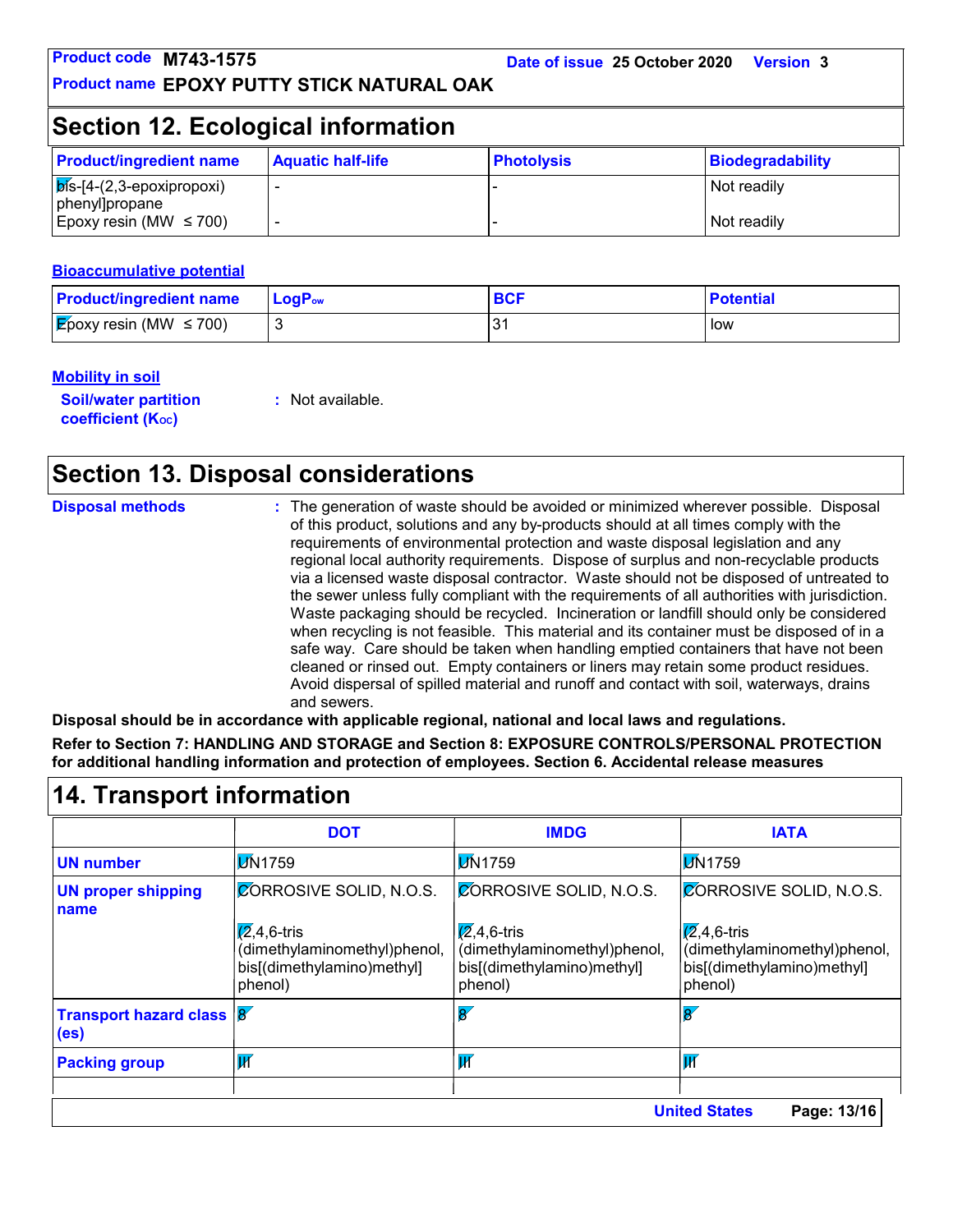| Product code M743-1575                            |                 | Date of issue 25 October 2020                                                 | <b>Version 3</b>                                                         |
|---------------------------------------------------|-----------------|-------------------------------------------------------------------------------|--------------------------------------------------------------------------|
| <b>Product name EPOXY PUTTY STICK NATURAL OAK</b> |                 |                                                                               |                                                                          |
| 14. Transport information                         |                 |                                                                               |                                                                          |
| <b>Environmental hazards No.</b>                  |                 | $V$ es.                                                                       | Yes. The environmentally<br>hazardous substance mark is<br>not required. |
| <b>Marine pollutant</b><br><b>substances</b>      | Not applicable. | [bis-[4-(2,3-epoxipropoxi)<br>phenyl]propane, Epoxy resin<br>(MW $\leq$ 700)) | Not applicable.                                                          |

#### **Additional information**

| <b>DOT</b>  | : None identified.                                                                                            |
|-------------|---------------------------------------------------------------------------------------------------------------|
| <b>IMDG</b> | : The marine pollutant mark is not required when transported in sizes of $\leq 5$ L or $\leq 5$ kg.           |
| <b>IATA</b> | : The environmentally hazardous substance mark may appear if required by other transportation<br>regulations. |

#### **Special precautions for user Transport within user's premises:** always transport in closed containers that are **:** upright and secure. Ensure that persons transporting the product know what to do in the event of an accident or spillage.

**Transport in bulk according :** Not applicable. **to IMO instruments**

### **Section 15. Regulatory information**

#### **United States**

**United States inventory (TSCA 8b) :** At least one component is inactive.

#### **SARA 302/304**

**SARA 304 RQ :** Not applicable.

**Composition/information on ingredients**

No products were found.

#### **SARA 311/312**

| <b>Classification</b> | : SKIN CORROSION - Category 1C                                      |
|-----------------------|---------------------------------------------------------------------|
|                       | SERIOUS EYE DAMAGE - Category 1                                     |
|                       | SKIN SENSITIZATION - Category 1                                     |
|                       | CARCINOGENICITY - Category 1A                                       |
|                       | SPECIFIC TARGET ORGAN TOXICITY (SINGLE EXPOSURE) (Respiratory tract |
|                       | irritation) - Category 3                                            |
|                       | SPECIFIC TARGET ORGAN TOXICITY (REPEATED EXPOSURE) - Category 1     |

**Composition/information on ingredients**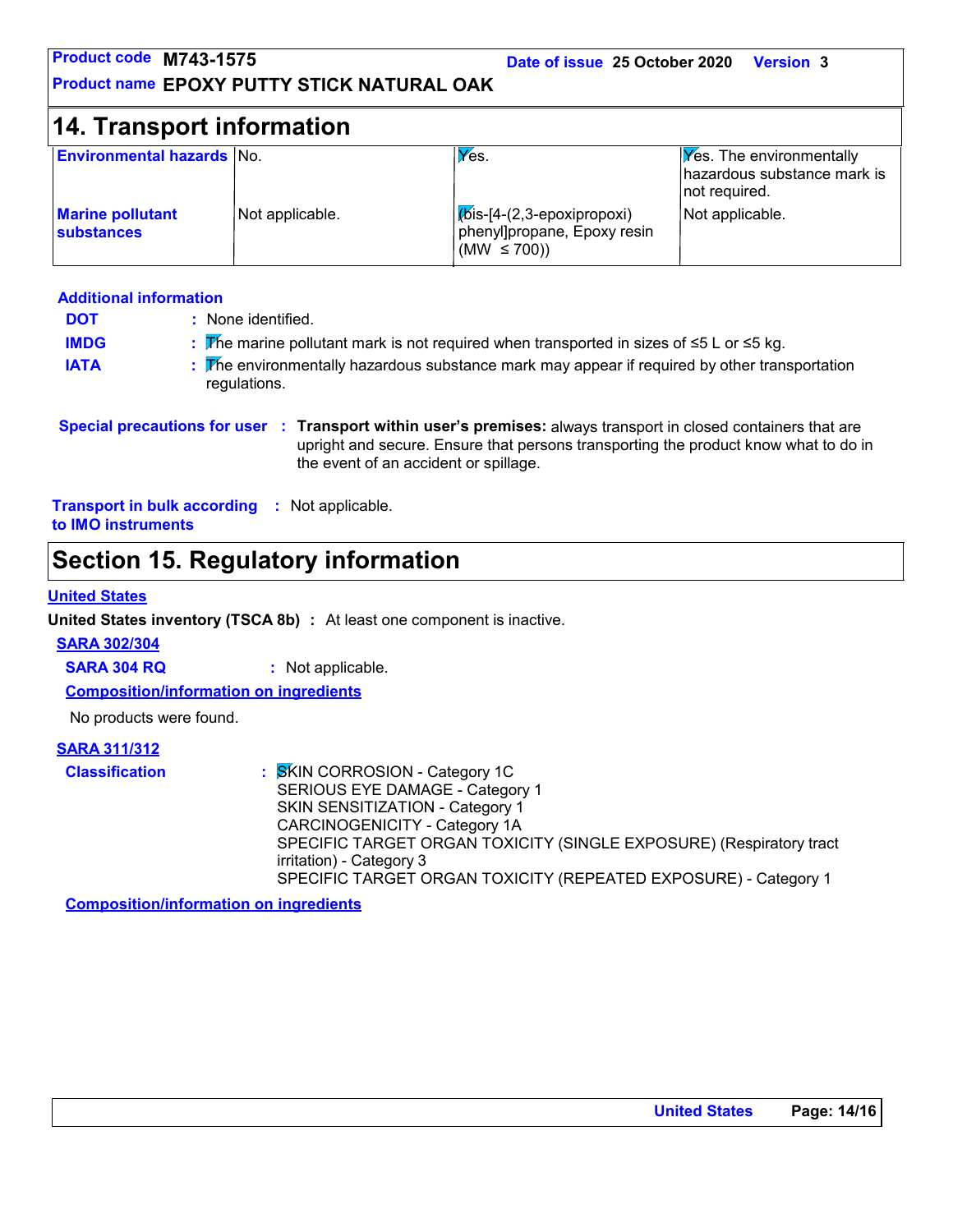### **Section 15. Regulatory information**

| <b>Name</b>                                                                                                                                                                        | $\%$                          | <b>Classification</b>                                                                                                                                                                                      |
|------------------------------------------------------------------------------------------------------------------------------------------------------------------------------------|-------------------------------|------------------------------------------------------------------------------------------------------------------------------------------------------------------------------------------------------------|
| $\triangledown$ alc, not containing asbestiform<br>fibres<br>bis-[4-(2,3-epoxipropoxi)phenyl]<br>propane                                                                           | $\geq 90$<br>≥75 - ≤90        | SPECIFIC TARGET ORGAN TOXICITY (SINGLE EXPOSURE)<br>(Respiratory tract irritation) - Category 3<br><b>SKIN IRRITATION - Category 2</b><br>EYE IRRITATION - Category 2A<br>SKIN SENSITIZATION - Category 1B |
| Poly[oxy(methyl-1,2-ethanediyl)],<br>$\alpha$ -hydro- $\omega$ -hydroxy-, ether with<br>2,2-bis(hydroxymethyl)-1,3-propanediol<br>$(4:1)$ ,<br>2-hydroxy-3-mercaptopropyl<br>ether | ≥50 - ≤75                     | SKIN SENSITIZATION - Category 1B                                                                                                                                                                           |
| Epoxy resin (MW $\leq$ 700)                                                                                                                                                        | ≥10 - ≤20                     | <b>SKIN IRRITATION - Category 2</b><br>EYE IRRITATION - Category 2A<br>SKIN SENSITIZATION - Category 1B                                                                                                    |
| 2,4,6-tris(dimethylaminomethyl)<br>phenol                                                                                                                                          | $≥10 - ≤15$                   | <b>ACUTE TOXICITY (oral) - Category 4</b><br><b>ACUTE TOXICITY (dermal) - Category 4</b><br>SKIN CORROSION - Category 1C<br>SERIOUS EYE DAMAGE - Category 1<br>SKIN SENSITIZATION - Category 1B            |
| titanium dioxide<br>bis[(dimethylamino)methyl]<br>phenol                                                                                                                           | $≥1.0 - ≤5.0$<br>$≥1.0 - 5.0$ | <b>CARCINOGENICITY - Category 2</b><br>SKIN CORROSION - Category 1B<br>SERIOUS EYE DAMAGE - Category 1                                                                                                     |
| crystalline silica, respirable<br>powder (<10 microns)                                                                                                                             | $≥1.0 - ≤5.0$                 | CARCINOGENICITY - Category 1A<br>SPECIFIC TARGET ORGAN TOXICITY (REPEATED<br>EXPOSURE) - Category 1                                                                                                        |

**Additional environmental information is contained on the Environmental Data Sheet for this product, which can be obtained from your RPM representative.**

#### **California Prop. 65**

**MARNING**: Cancer - www.P65Warnings.ca.gov.

### **Section 16. Other information**

**Hazardous Material Information System (U.S.A.)**

**Health** : 3 \* **Flammability** : 0 **Physical hazards** : 0 0

( \* ) - Chronic effects

**Caution: HMIS® ratings are based on a 0-4 rating scale, with 0 representing minimal hazards or risks, and 4 representing significant hazards or risks. Although HMIS® ratings and the associated label are not required on MSDSs or products leaving a facility under 29 CFR 1910.1200, the preparer may choose to provide them. HMIS® ratings are to be used with a fully implemented HMIS® program. HMIS® is a registered trademark and service mark of the American Coatings Association, Inc.**

**The customer is responsible for determining the PPE code for this material. For more information on HMIS® Personal Protective Equipment (PPE) codes, consult the HMIS® Implementation Manual.**

Instability : 0 **National Fire Protection Association (U.S.A.) Health**: 3 **Flammability**: 0 **Instability**: 0 **Date of previous issue : 10/20/2020 Organization that prepared the MSDS :** EHS